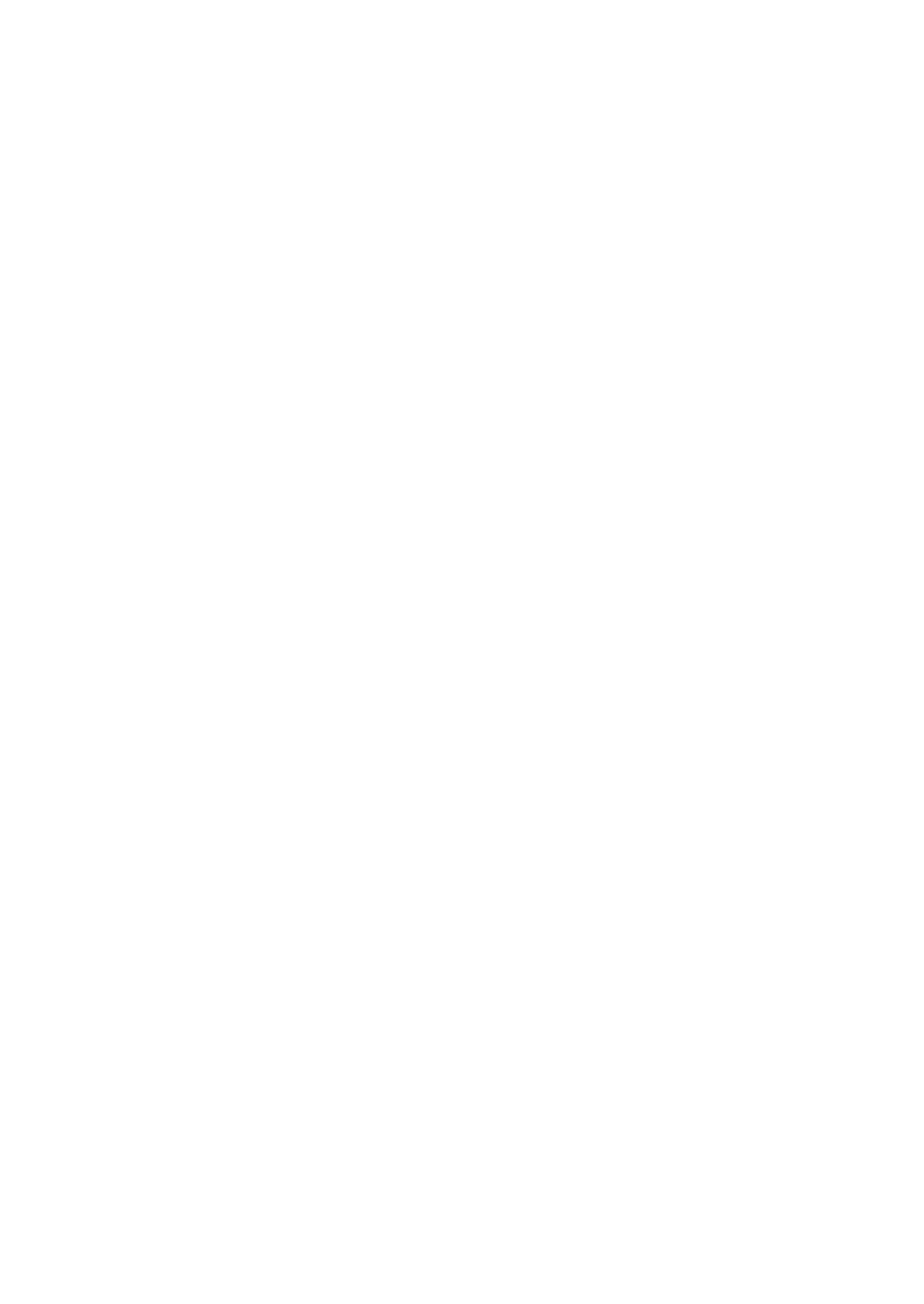## Atatürk Üniversitesi• Atatürk University Türkiyat Araştırmaları Enstitüsü Dergisi • Journal of Turkish Researches Institute TAED-71, 2021.271-285

# BİR MEŞRUİYET MEKÂNI OLARAK BALOLAR VE BALOLARIN CUMHURİYET DÖNEMİ TÜRK ROMANINA YANSIMALARI\* BALOS AS PLACES OF RECOGNITION DURING AND THE REFLECTIONS OF THE TURKISH NOVEL OF THE REPUBLICAN **REVOLUTION**

# HATİCE GÜNDOĞAN

## **Öz**

Balolar, Türk toplumunda on dokuzuncu yüzyıldan itibaren görülür. Önceleri davetlisi, sonraları ev sahibi olduğumuz bu eğlence kültürü Cumhuriyet'ten sonra resmîleşir. Kimi zaman toplanma, kimi zaman sosyal yardımlaşma maksadıyla yapılan balolar, Cumhuriyet Dönemi romanımıza çeşitli özellikleriyle yansımıştır. Araştırmada, Türkiye Cumhuriyeti'nin inşası sürecinde baloların dönem romanlarına yansıyan tarafları tespit edildi. Özellikle de o yıllarda Ankara'da bulunan, devlet yönetiminde görev üstlenmiş romancılarımızın, balo tarzı eğlence biçimlerine, yeni insan ve toplum modeline bakış açıları metin analizi yöntemiyle irdelendi. Romanlarda baloların, Batılı yaşam tarzının bir gereği olarak benimsendiği veya tam tersi bir bakış açısıyla Batılılaşmanın yanlış algılanmış bir yönü olarak görülüp eleştirildiği tespit edilmiştir. Romanların büyük bir kısmında ise balolar, kahramanların meşruiyet kazandığı mekânlar olarak kurguya dâhil edilir.

**Anahtar Kelimeler**: Roman, mekân, balo **Key Words**: Novel, space, balo.

 $\overline{a}$ 

#### **Abstract**

The balos are seen in Turkish society since the nineteenth century. This entertainment culture is formalized after the Republic. Sometimes gatherings, sometimes ballads made for the purpose of social assistance, reflected in various characteristics of the Republican period my romance. In study, the period novel reflected sides of the ball in the process of building the Republic of Turkey was detected. In particular, the texts of the analysis of the romantic novels, ball-style entertainment forms, new human and social models in Ankara, which were carried out in those years, were examined by means of text analysis. It has been found in the novels that balos are viewed as a misguided aspect of westernization by a western style of life, or vice versa. In most of the novels, balos are included as places where heroes gain legitimacy.

<sup>\*</sup> Bu makale, 12-14 Mayıs 2017 tarihinde Atatürk Üniversitesi'nde düzenlenen Uluslararası Türk Dili ve Edebiyatı Bilgi Şöleni'nde sunulan sözlü bildirinin genişletilmiş hâlidir.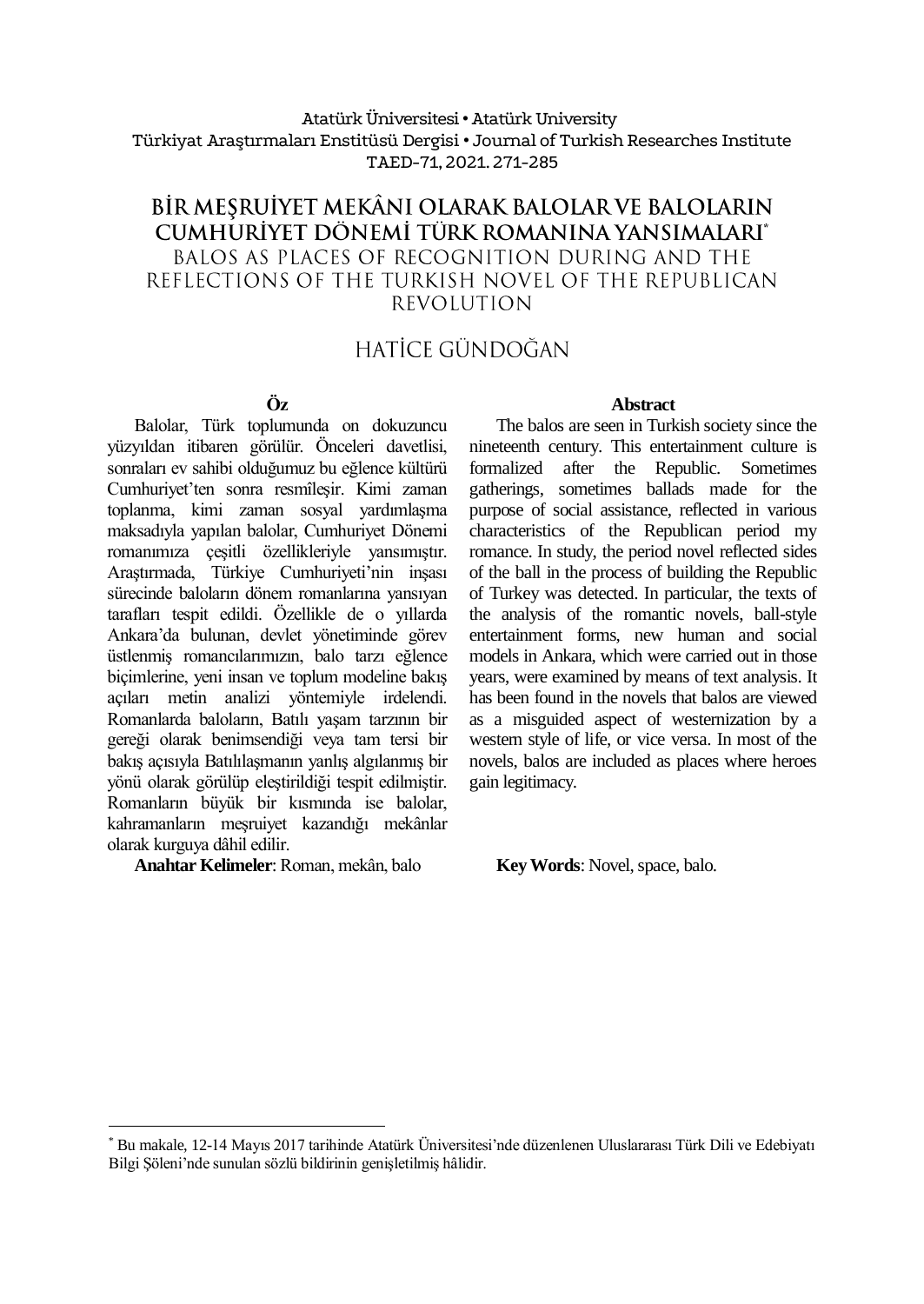#### *Structured Abstract*

*Balls, which have been seen in Turkish society since the nineteenth century, are included in social life as a form of entertainment with its European roots. This entertainment culture, once we were guest and then hosted later, becomes official after the settlement of Republic. The balls for entertainment or just for gathering, and sometimes for charity, have been reflected in our novels since the Tanzimat Period.*

*Ottoman balls, which were compared to Europe in the novels of the Tanzimat period, were criticized for their debauchery and consumption, while in the novels of the Edebiyat-ı Cedîde Period, they were seen as a form of entertainment belonging to the higher class and considered as a complementary element to social life. The writers of the Tanzimat and Edebiyat-ı Cedîde period touched upon many issues such as the positioning of women in entertainment life, illegitimate relationships, behaviors of women and men, the commodification of women, the liberation of men in public life, consumption and debauchery over balls (Bulut, Vol: 6, Issue: 20, 2015).*

*Ahmet Midhat Efendi was the first to include ball entertainments in the Turkish novel. Ahmet Midhat Efendi, one of the most prolific writers of Turkish literature, approached with a critical attitude to Western-style entertainment that extends to debauchery and overconsumption, with the thought that it "harms the moral structure of the society" (Bulut, Vol: 6, Issue: 20, 2015,53). In the novel Edebiyat-ı Cedîde, ball takes place as a part and indicator of the Western way of life. Unlike the Tanzimat novel, balls in this period are an integral element of social life. In the novels of, Halit Ziya's Aşk-ı Memnu (1899), Mehmet Rauf's Son Yıldız (1927), Karanfil ve Yasemin (1924), Böğürtlen (1926), Halas (1929), Adil Nami's Balo'dan Sonra (1915) Hasan Basri's Tango Yüzünden (1916), Yakup Kadri's Kiralık Konak (1922), the funny situations of snobby young people who are admirers of the West are explained in the context of the ball.* 

*The balls, which are perceived as an indication that Turkish society has stepped into a brand new civilization, were reflected in the novels of the Republic period. Republic Balls, New Year's Eve balls, masquerade balls, charity balls (charity dinners) and house parties are gatherings with dance and alcohol in these novels. Balls take their place in novels as an ocassion for Western-style male-female relationships, sense of entertainment, clothing style, behavioral models and a number of other innovations. It is a display case showing that the values of the Republic are adopted. On the other hand, it is depicted in novels who want to take part in bureaucracy -particularly- attends to these balls because they provide them at certain level of recognition.*

*Yakup Kadri Karaosmanoğlu's Ankara novel is the novel that gives the most place to the ball among the novels of the Republic Period. In the novel, ballroom entertainments, such as ball, are included in social life right after the National Struggle and are remarkable with their abundance. In this entertainment culture that surrounds Ankara with a ball, a soiree or a tea party held every day, heroes try to prove their reclame in various ways. Since they have the opportunity to get to know the Ankara elite and give the feeling that they belong to that segment, they do not miss such invitations even though they do not have to attend. In the New Year's Eve party of 1927, the most famous ball of the period, attention is drawn to the distance between the guests attending the ball and the ordinary people following them (Karaosmanoğlu, 2009, 113). The heroes who constantly question*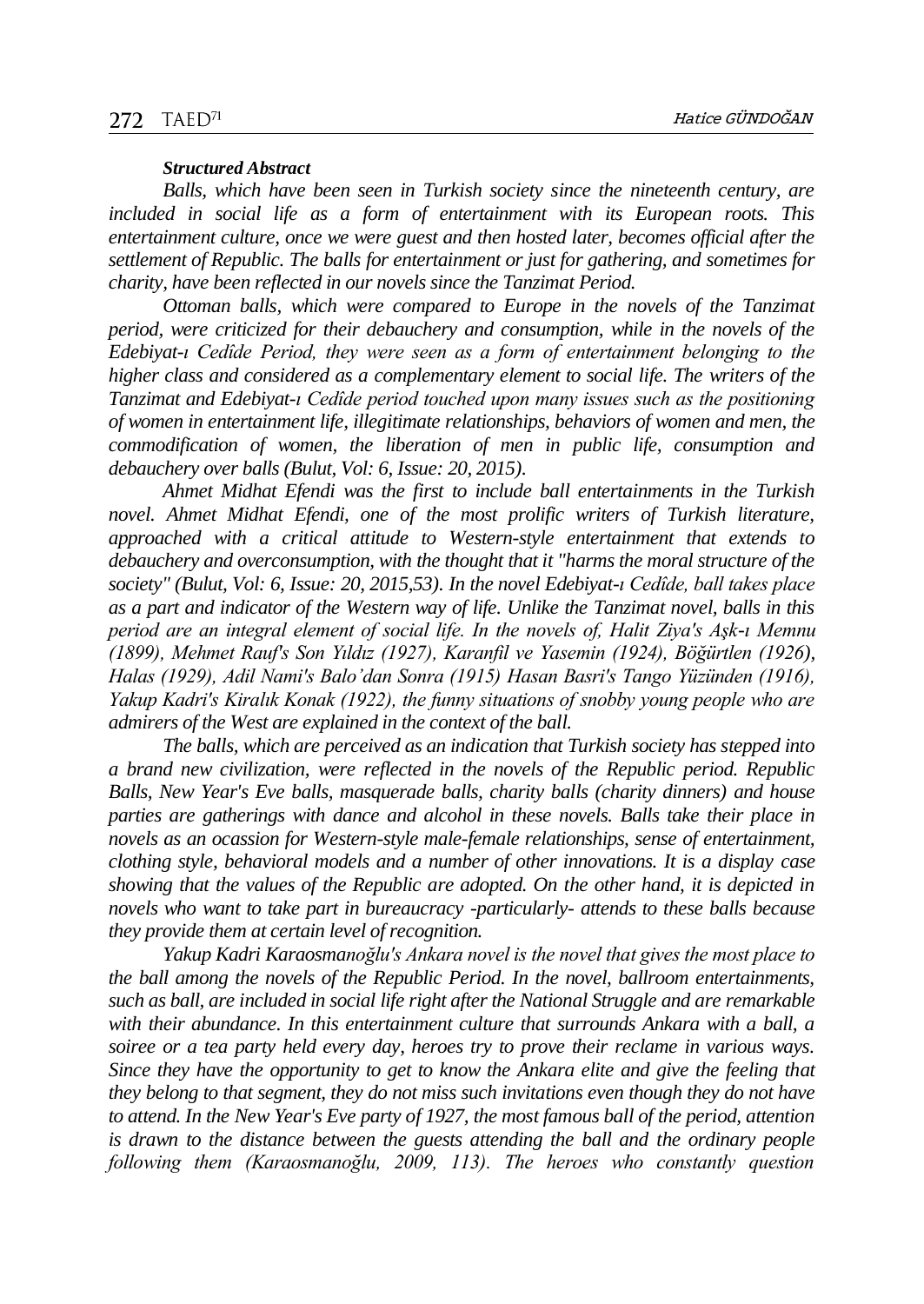*themselves and the state of the country in the novel remark that the revolution is perceived wrongly and the changes or comfort in the external elements of daily life do not mean as a revolution, then the prosperity and happiness which was brought by the years of revolution are benefited by incompetent people, the reforms create a new life pattern in Ankara, but this pattern is endemic in our society. (Karaosmanoğlu, 2009, 123). The first ball in the Ankara novel is an environment where tradition and modernity, theory and practice constantly conflict. Employees of the embassies in Ankara are the role models of the Ankara elite in modern behaviour. Turks who are not used to this style of entertainment need to improve themselves in order to bow, dance in different styles, complete the night without getting drunk, and spend time without being jealous of their wife or husband. In the novel of Ankara, it is stated that balls don't belong to our culture, while the places where folk songs are sung and local dances are performed are affirmed.*

*In the novels written by Aka Gündüz, who was one of the writers of the Constitutional Monarchy Period and Republic Period and was also a deputy, balls are included as a requirement and result of Atatürk's principles and modern life. Aka Gündüz emphasized the social solidarity and solidarity mission of balls in her novels such as Çapkın Kız, Çapraz Delikanlı, Ben Öldürmedim Kokain. However, heroes prefer the balls to introduce their relatives to their social circles. New dance styles such as tango, blues, waltz, blackboton and charliston, whiskey which is seen as a gentle drink, is included in the social life of Ankara in this period.*

*In Sadri Ertem's novel Bir Varmış Bir Yokmuş, the hero of the novel, Sultan Abdülmecid, attends the ball given by the French Embassy. The author lists the elements of the ball with the expressions "wine, champagne, joy, women's voice, dances, the rustle of silky dresses of women, the alluring smell of multifarious lavenders". In Mehmet Rauf's novel Halas, Nihat, who established relations with an English family during the National Struggle Period, is told about meeting and influencing the daughter of this family, Beatrice, at the ball organized at the British Club (Mehmet Rauf, 2005: 55). In Halide Edib's novel Zeyno'nun Oğlu (1928), ball is expressed as the highest blessing of civilization (Adıvar, 2010, 49).*

*The Republic of Turkey entered into a Western model of modernization process after 1923. In this model, balls, one of the forms of entertainment in contemporary society, makes it possible to display the size of modern human behavior while providing new Turkey's cultural and social change. It is reflected in the Republic Period of Turkish novel with this aspect.*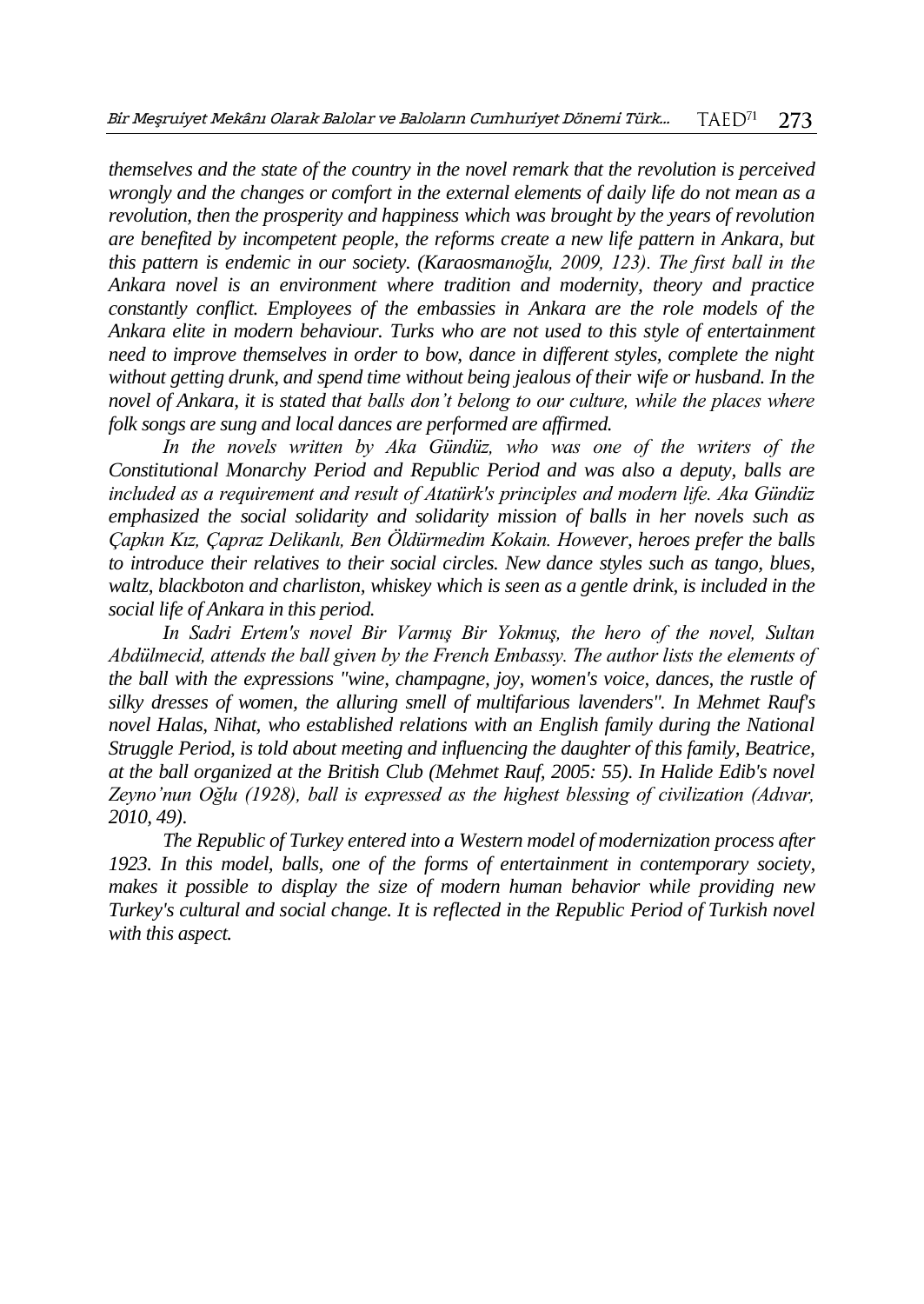$\overline{a}$ 

#### **Giriş**

Meşruiyet kelimesi TDK'nın Güncel Türkçe Sözlük'ünde *"meşruluk"* olarak tanımlanır. Meşru kelimesinin karşılığına baktığımızda da *"geçerli olma durumu"* yazdığını görürüz. [\(http://tdk.gov.tr,](http://tdk.gov.tr/) Son erişim tarihi: 2 Mayıs 2017) Meşruiyet kendiliğinden gerçekleşmez, başka bir kavramla temellendirilmesi gerekmektedir. Burada tek bir kavramdan söz etmek mümkün değildir. Toplumlar modernite ile tanıştıkça meşruiyetin dayandığı temel unsur da değişkenlik gösterir. Toplumlar değişim sürecine girdikçe, meşruiyetin de *"üretilebilen bir katma değer"* olarak rasyonelleştirildiği görülür.<sup>1</sup>

Meşruiyet konusuna açıklık getirmek için Weber'in görüşlerine başvurabiliriz. Weber, üç meşruiyet modeli tanımlamıştır: geleneksel, yasal-ussal ve karizmatik. Geleneksel toplumlarda meşruiyetin kaynağı kutsallıktır. Kurallar kutsal değerler üzerine kuruludur ve bu kutsallıktan ötürü taraflar arasında bir anlayış birliği oluşmuştur. Geleneksel toplumlarda meşruiyet, bu anlayış birliğinden doğar (Weber, 2003: 275-377). Meşruiyet kavramının bir diğer dayanağı dine uygunluktur. Zaten kelimenin kökü şer'î, yani İslam'a uygun olan anlamına gelmektedir. Dolayısıyla dinî kurallara uygunluk arttıkça meşruiyetin de artacağı mantığı kuvvet kazanır.

Yasalarla kurulan ulus devletlerde ise meşruiyetin kaynağı kutsal olandan topluma geçer. Bürokrasi, yasal-ussal meşruiyet anlayışının temel mekanizması olarak yerini alır.

*"Kurallar, kavramlar ve kurumlar kişisellikten soyutlanmış ve biçimsel hale gelmişlerdir. Kurallar ırk ve din ayırımı gözetmeksizin toplumu yatayına keser. Yurttaş kavramı da yapay ve soyut bireyi gösterir. İtaat sınırlıdır ve sonuçları önceden belirlenen bir itaat haline gelmiştir. İtaat kişilere değil makamlaradır. İtaat eden de vergi yükümlüsü, öğrenci vs. gibi soyut kavramlarla tanımlanır. Bireyler değil adeta roller ilişki halindedir. Bu durum rasyonalizasyonun kaynağıdır. Kadercilik terk edilmeye yüz tutmuştur. Hesabı iyi yapan üstün tutulduğundan uzmanlaşma gelişmiş, bürokrasi ortaya çıkmıştır" (Özev, 2005: 5).* 

Üçüncü meşruiyet modeli olan karizmatik meşruiyette ise az rastlanan, sıra dışı, alışılmamış gibi özelliklere sahip bir lidere hissedilen duygusal bağlar bu meşruiyetin temelini oluşturur. Karizmatik meşruiyet sorgulanmayı ve korkuyu bertaraf eder. Kitle ve lider bütünleşmesini sağlayacak mekân bu meşruiyette ön plana çıkmaktadır. Geleneksel toplumlardaki meşruiyetin kaynağı bir yerde kutsal olandan insan iradesine aktarılmış olur.

*"Hukuk ve yönetim aygıtı yoktur. Kural liderin iki dudağı arasından çıkan sözdür. Liderin memurları değil yandaşları vardır. (…) Karizmatik meşruiyete özgü bir toplumdan söz edilemez. Çünkü bu tip meşruiyet toplumsal depremlerde ve devrimlerde ortaya çıkar. Bir kırılma noktasını gösterir. Mevcut meşruiyet temelinin çöktüğü ancak yenisinin ikame* 

<sup>1</sup> Çıkarların kurulu düzenle ve kutsal değerlerle çatıştığı durumlarda, yeni siyasî ortamlar ve yeni değerler üretilmelidir. Özev'e göre ulusalcılık ve liberalizm gibi ideolojiler yeni siyasî ortamın rahat işleyebilmesi için oluşturulmuş ideolojilerdir. Marksist-Sosyalist ideoloji de ekonomiye yön verme amacıyla üretilmiş bir ideolojidir (Özev, 2005:12).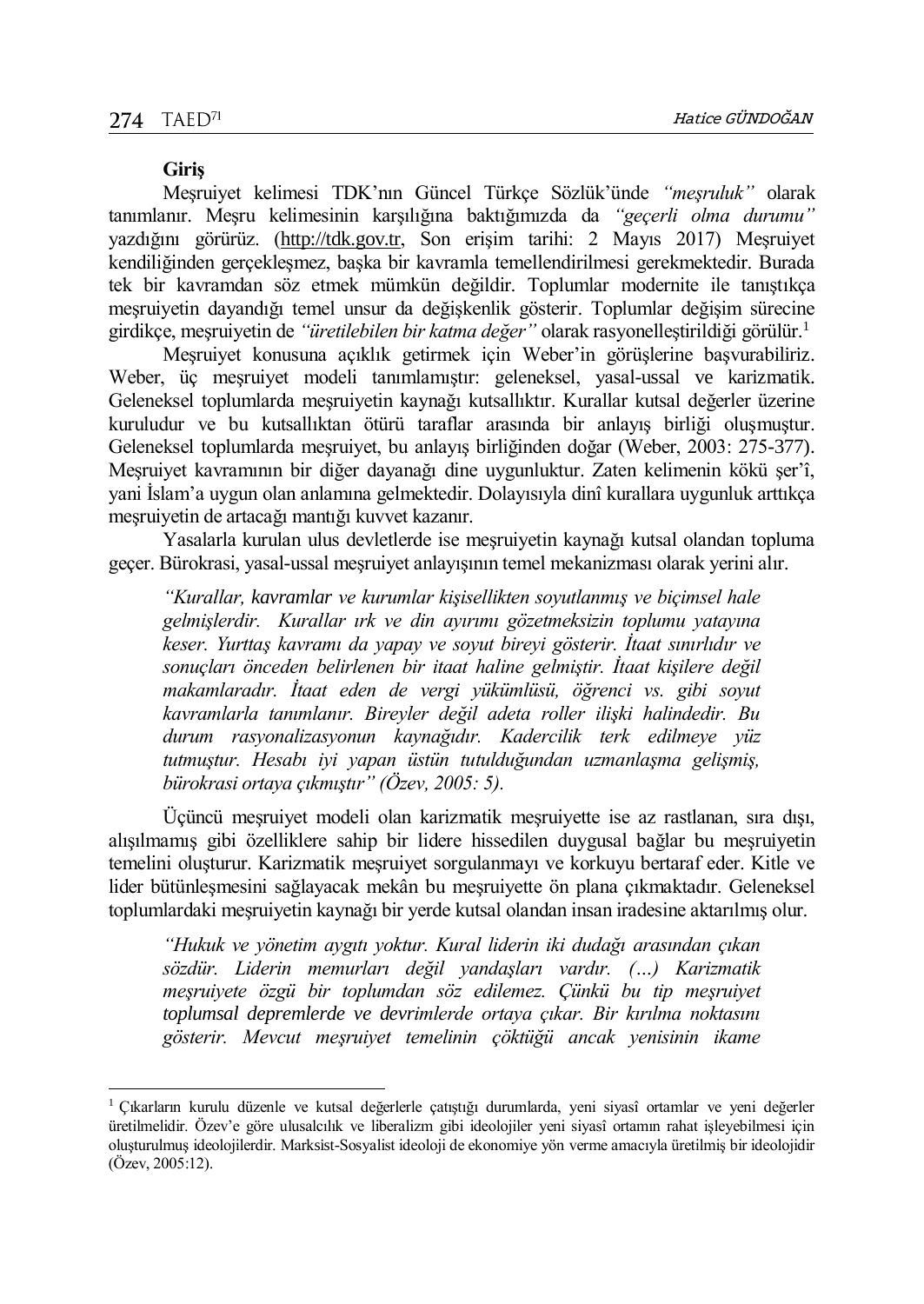*edilemediği anı gösterir. Karizmatik lider döneminden sonra bu düzenin sıradanlaştırılması bir sorun haline gelir" (Oktay, 2003: 48-54).*

Meşruiyet kelimesine siyaseti tanımlayan cümlelerde de rastlayabiliyoruz. Cemil Oktay siyaseti "bir toplumda meşru otoriteye dayanmak suretiyle yapılan varlık ve değer dağıtma faaliyeti" şeklinde ifade eder (Özev 2005).

Cumhuriyet Dönemi, tarihimizde siyasî anlamda hızlı gelişmelerin yaşandığı bir dönemdir. Önemli siyasî ve sosyal gelişmelerin yanı sıra, inkılâplar, çalkantılar, dil ve edebiyat hareketleri bakımından ayrı bir önem ve özellik taşır. Cumhuriyet'in ilan edilmesiyle birlikte balolar, sosyal hayattaki değişimlere paralel olarak, modernleşme bağlamında, medenî dünyanın bir parçası olarak kendine Ankara, İstanbul ve İzmir'de yer edinir.

*"Meşruiyet kazanmak Ankara söz konusu olduğunda hayati bir anlam ifade eder. Ankara'da bir değil birkaç odaktan meşruiyet kazanılması gerekir. Toplumsal yaşam, zihniyet dünyası ve gündelik hayat bağlamında Kemalist değerleri içselleştirmiş olmak, Ankara'nın bu eğlencelik mekânlarında kanıtlanmış olur. Bu bakımdan Ankara'da eğlenmek demek bir nevi var olma/ yok olma mücadelesinin içine girmek demektir" (Yıldırım 2009).*

Cumhuriyet Dönemi'nde, Batı modelli bir modernleşme süreci hedeflenir. Bu model içerisinde, kadının geleneksel kimliğinden çıkması, kamusal alanda kendini göstermesi, ekonomi, siyaset ve yönetim alanlarında görev alması beklenir. Kurucu kadroya göre *"kadın hür olmadıkça ve umumî hayata katılmadıkça, topluluğun durgun suyu dalgalanmayacak"*tır (Atay: 473). Medenî kanunla Batılı kadınların bütün hakları Türk kadınına da verilir. Böylece kadınla erkek arasındaki her türlü hukuk farkı kaldırılmış olur. Yönetici kadro, düşündüğü kadın modelini eğitimle oluşturma yoluna giderken bir yandan da sosyokültürel faaliyetlerle çalışmalarını destekler. Özellikle yönetici kadronun etrafında bulunan hanımlar, Cumhuriyet rejiminin ideallerini benimseyen kadınların prototipi olarak her ortamda yerini alır. Çağdaş toplumların eğlence şekillerinden biri olan balo, hedeflenen çağdaş uygarlık seviyesine çıkmanın ilk adımı olarak görülen bir kadın hareketidir. Eğlence, sosyal dayanışma ve yardım gibi maksatlarla düzenlenen balolar, yeni Türkiye'nin kültürel ve sosyal değişimini sağlamakla birlikte, modern insanın davranış boyutunu sergilenmesine imkân verecektir.

### **1. Siyasî Kamunun Mekânı: Balolar**

Avrupa kökenli bir eğlence türü olarak balo, Osmanlı Devleti'nin yüzünü Batı'ya çevirdiği andan itibaren yüksek zümreye ait bir eğlence türü olarak hayatımıza girer. Osmanlı Devlet erkânının davetlisi olduğu ilk balo 1829 yılında İngiltere'nin İstanbul sefiri tarafından Haliç'te bir gemide düzenlenir. II. Mahmut'un katıldığı bu eğlencenin ardından Sultan Abdülmecit 1856'da Fransa büyükelçiliğinde düzenlenen bir balonun davetlisi olur.

*"Kadınlı-erkekli bir eğlenceye ilk kez katılan Osmanlı devlet adamları, Batılılaşma hareketinin sosyal hayattaki öncülüğünü üstlenerek farklı bir eğlence türünün kapısını aralamış ve eğlence kültürünün değişiminde de ilk adımı atmıştır, denilebilir" (Bulut, 2015).*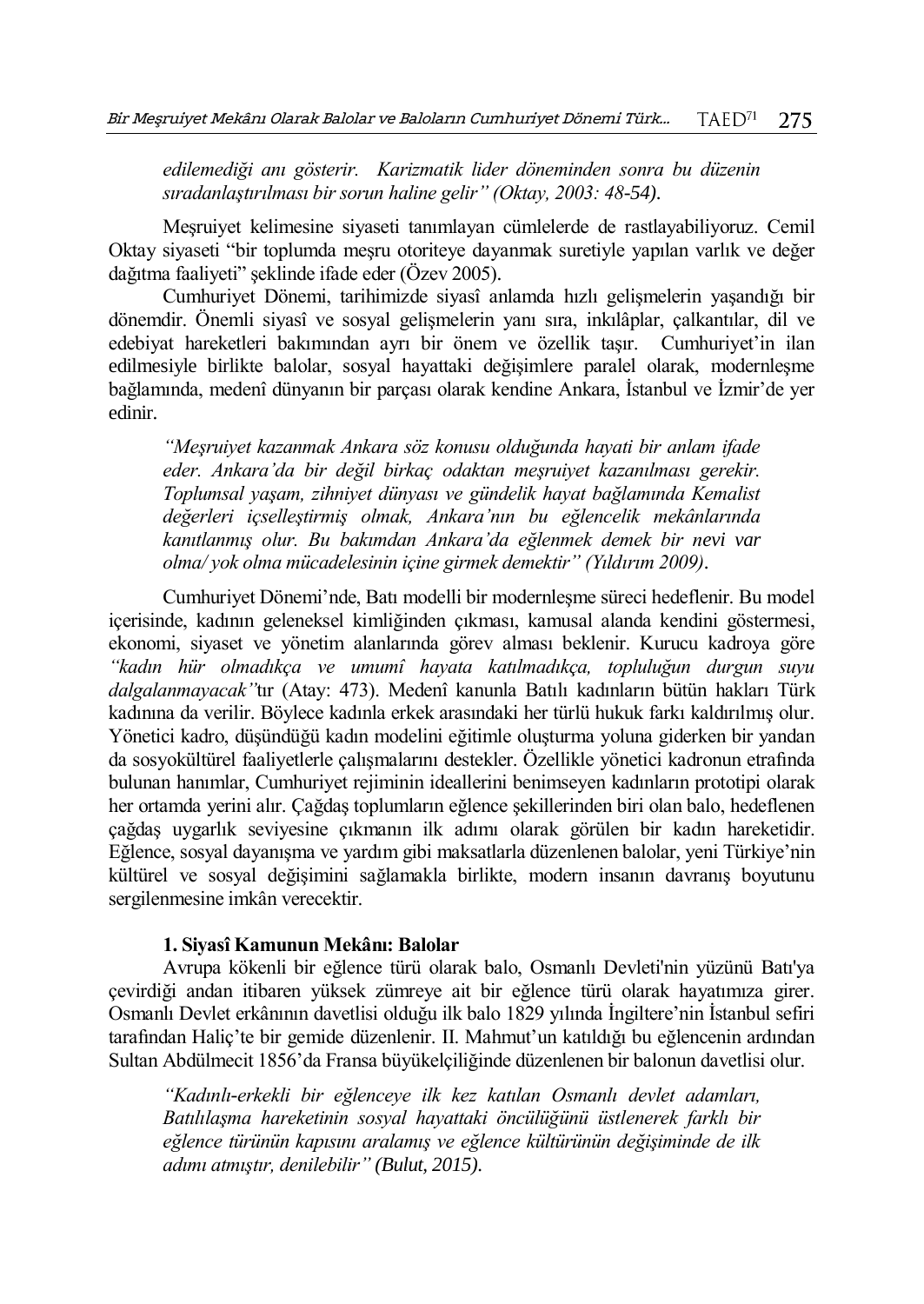Bilinen ilk maskeli balo, Sultan Abdülaziz döneminde Mustafa Fazıl Paşa'nın Çamlıca'daki köşkünde yapılır. Dönemin tanınmış edebiyatçılarından Namık Kemal ve Sami Bey'in birer entari giyip kırmızı kravat takarak balonun davetlileri arasında olduğu ifade edilmektedir. (Koçu, 1994, 3711) Böylece Avrupa'da 14. yüzyıldan itibaren elitlerin düğün törenlerinde yaptıkları bir merasim olan balo, eğlence hayatını renklendiren yeni bir unsur olarak aydın kesimin hayatına dahil olur.

Millî Mücadele Dönemi'nde de balo davetleri devam eder. 4 Ağustos 1920'de İstanbul Yat Kulübü'nde verilecek olan ilk balonun *"mükemmel ve parlak olması için"* bütün hazırlıklar yapılır ve İstanbul'a dönmek isteyenler için gece saat üçte vapur temin edilebileceğinin de haberi verilir (İsimsiz, 30 Temmuz 1920, 2). İlk balonun ardından 6 Ağustos 1925 gecesi Yat Kulübü'nde Tayyare Cemiyeti yararına verilen balo da *"parlak ve başarılı*" geçer.

*"Bu baloya katılmak isteyen birçok erkek ve kadın bir gün önce Ada'ya giderek otellerde oda kiraladıklarından bütün oteller bir gün öncesinden dolmuştu. O gece baloya tahsis edilen salonlar ve bahçe hıncahınç smokin giymiş erkeklerle, çoğu Türk olan ve çekici mücevherlerle süslü kadınlarla dolmuştu. Baloda hazır bulunanlar arasında Şükrü Kaya, Yahya Kemal, Mebus Ekrem Bey'ler, Şükrü Naili Paşa, İstanbul Valisi Muhittin Bey (Üstündağ), Süleyman Sami Bey gibi birçok tanınmış kişiler ve yüksek tabakadan hanımlar bulunuyordu" (İsimsiz, 30 Temmuz 1920, 2).*

1920'li yılların başında yaklaşık 20 bin nüfuslu bir orta Anadolu kenti olan Ankara, ilk zamanlarda zorunlu olarak İstanbul'a gidip gelmesi gereken İstanbul aydın ve bürokratlarının gözünde, Millî Mücadele'nin kıt kaynaklarını en etkin şekilde kullanmaya çalışan bir mahrumiyet bölgesidir. Kendisine "Ankara'nın nesini sevdiği" sorulduğunda "İstanbul'a dönmesini" diye yanıt veren Yahya Kemal, bir anlamda dönem aydınının Ankara hakkındaki duygularına da tercüman olur. Başkent olmasıyla birlikte, modern topluma özgü davranış biçimlerinin sergileneceği balolar, Ankara'da üst düzey yöneticiler ve vekiller arasında yayılır. Bu tarz eğlenceler sayesinde, İstanbullu misafirler açısından Ankara daha "yaşanabilir" bir hâl almaya ve böylece aydınların gözündeki olumsuz Ankara imajı değişmeye başlar.

1923'ten sonra balolar, resmiyet ve önem kazanır (Özer 2014). Cumhuriyet'in kuruluşunun ardından ilk balo 1925 yılının Eylül ayında İzmir'de verilir. Mustafa Kemal'in isteği ile yapılan bu baloyu bir ay sonra yapılan 29 Ekim Cumhuriyet balosu takip eder. Davetlileri arasında cumhurbaşkanı başta olmak üzere başbakan, bakanlar, büyükelçiler, ordu komutanları ve basın mensupları vardır. Aynı yıl diğer illerde ve ilçelerde de belediye başkanları ve askerî makamlar aracılığıyla orduevlerinde veya garnizon komutanlıklarında balolar düzenlenmeye başlar. Sonraki yıllarda Ankara'da düzenlenen Cumhuriyet baloları, İstanbul, İzmir, Adana, Konya gibi büyük şehirlerden ve diğer illerden gelen yerli ve yabancı davetlilerin katılımıyla gerçekleşir (Duman, 1997, 46). Müzikli ve danslı eğlenceler kapsamında Cumhuriyet balolarını Türk Ocağı, Hilal-i Ahmer, Himaye-i Etfal gibi kurumların düzenlediği yardım baloları takip eder. Kısa sürede ilgi odağı olan baloların davetlileri, baloda giyeceği kıyafetin hazırlığına ve sergileyeceği dansı öğrenmeye ciddî mesai harcamaya başlar.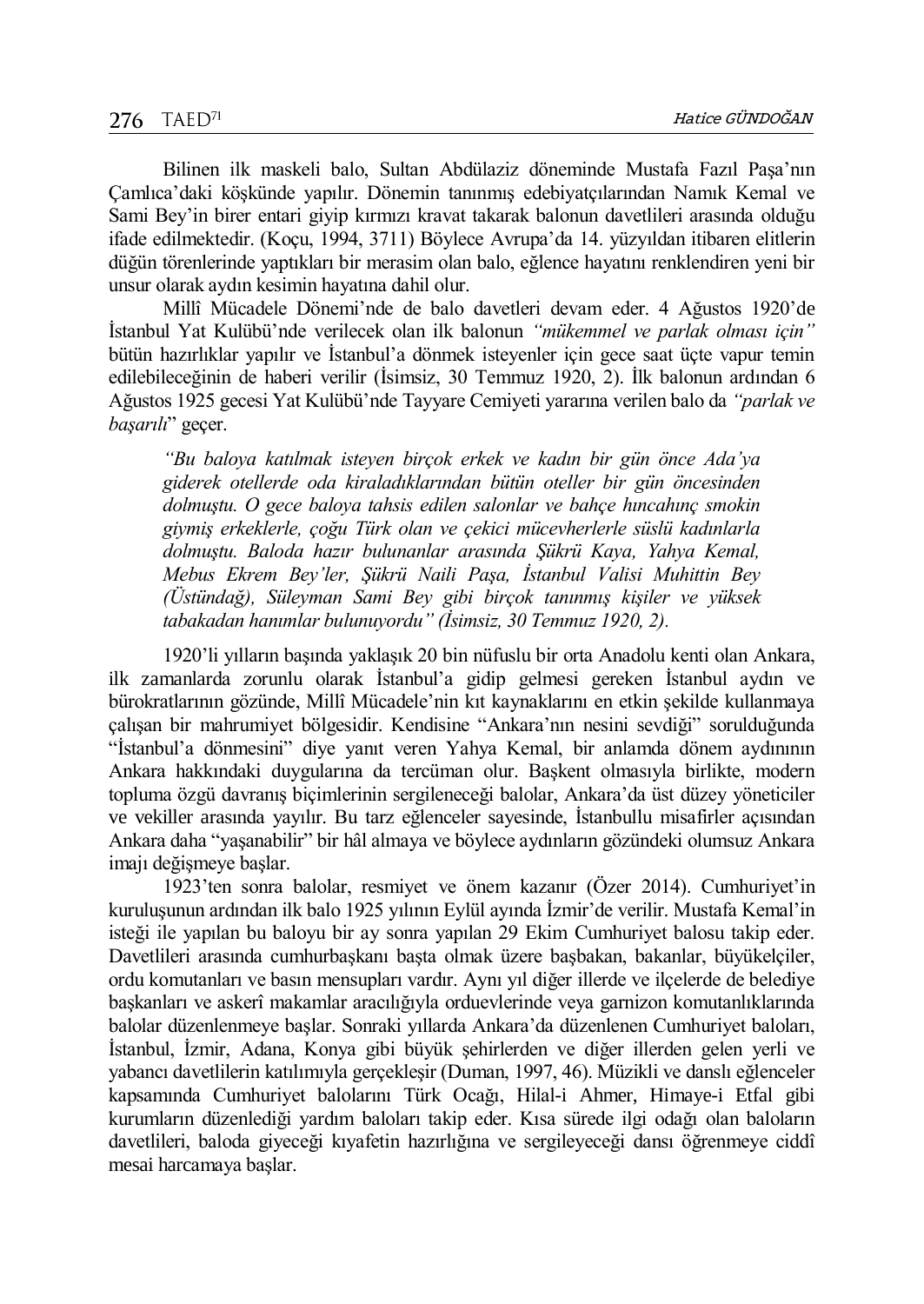Devlet erkânı resmî baloların yanında, davetlilerinin yine protokol üyelerinden seçildiği özel balolar da düzenler. 1927 yılının şubat ayında başbakan İsmet İnönü'nün ev sahipliğini yaptığı balodan iki gün sonra, Himaye-i Etfal Cemiyeti'nin düzenlediği balo Ankara'nın eğlence hayatını hareketlendirir. Himaye-i Etfal Cemiyeti aynı dönemde Kastamonu'da da bir balo tertip eder.<sup>2</sup> Atatürk'ün yurtiçi gezileri esnasında ziyaret ettiği il merkezlerinde, idarî ve askerî makamlar veya eşraf tarafından. Atatürk'ün şerefine balolar tertip edilir (Atay, 627).

## **2. Siyasî Kamu İle Edebî Kamunun Buluştuğu Nokta: Türk Romanında Balo**

Tanzimat dönemi romanlarında Avrupa ile kıyaslanan Osmanlı baloları, sefahat ve tüketim nedeniyle eleştirilirken, Edebiyat-ı Cedîde dönemi romanlarında yüksek bir zevk ve eğlence hayatına ait bir eğlence türü olarak görülmüş; sosyal hayatı tamamlayıcı bir unsur olarak ele alınmıştır. Tanzimat ve Edebiyat-ı Cedîde dönemi yazarları, romanlarda, eğlence hayatında kadının konumlandırılması, gayr-i meşru birliktelikler, kadın ve erkeğin davranış biçimleri, kadının metalaştırılması, erkeğin kamusal hayatta özgürleşmesi, tüketim ve sefahat… gibi birçok konuya da değinmiştir (Bulut, Vol: 6, Issue: 20, 2015). Balolar ve orada yaşanılanların geleneksel hayata aykırı yanları 1920 sonrasında yayımlanan kurgusal diğer türlerde de görülür. Bu metinlerde eleştiriler bazen erkek karakterin bazen de kadın karakterin bakış açısıyla verilir. Hakkı Süha Gezgin'in "*İki Mektup"* hikâyesinde Rana, balolardan zevk alan orada yaşanan ilişkileri önemseyen arkadaşı Hümeyra'yı "*Bu çaylar, balolar ve arada sırada yaptığın kaçamaklar, kirli merdivenlerinde seni layık olduğun kadar, indirmişler. Ne yazık ki bir mezbeleye düşen sen, hâlâ bir Fatih gururu içinde yıldızlarla konuştuğuna inanan gafletinle mesutsun, bence bu kadar düşkün bir saadet ancak merhamete değer Hümeyra*!" (Gezgin, 2018, 104-105) sözleri ile eleştirirken Ahmet Nuri Sekizinci'nin "*Dulluğa Veda*" hikâyesinde maskeli baloya katılan erkek kahramanın, evlenmeyi planladığı Meliha'yla yaptığı maskeli görüşmede ona karşı düşünceleri değişir. Meliha'ya "*Ben bu gece kanaat hâsıl ettim. Sizin ruhunuzda zevce olmaktan ziyade metres olmak sevdası var. Kıyılacak nikâhımızı bir tarafa bırakalım. Ben sizi seviyorum. Siz de beni severseniz metresim olur musunuz*?" teklifini yapar. Bu durum "*kadını toplum içerisinde itibarsız bir konuma sokacak bir teklifle karşı karşıya bırakırken erkek karar mekanizması olarak varlık gösterir*" (Türk 2018, 180) sonucuna ulaştırır.

Türk romanında baloya ilk yer veren yazarımız Ahmet Midhat Efendi'dir. Baloyu *"büyük bir salonun içinde erkek, kadın birkaç yüz veyahut birkaç bin adamın bil içtima müsavi bir hürriyet üzere eğlenmeleri kaziyesi"* şeklinde tanımlayan sanatçının, zihninde balodan da büyük, tam bir karnaval imgesi vardır. Yazarın *Karnaval* adlı romanının zeminini balolar oluşturur. Ahmet Midhat Efendi'ye balo veya karnaval ortamı sanatçıların kırk yılda dahi tüketemeyecekleri bir sermaye gibi gelir (Ahmet Midhat, 2000: 15). Dolayısıyla sanatçının baloya veya karnavala yaklaşımı sanatı için geçerli zengin bir malzeme oluşturması açısındandır.

 $\overline{a}$ 

<sup>2</sup> Himaye-i Etfal Cemiyeti'nin Kastamonu'da düzenlediği baloya eşi olmadan tek başına gitmek isteyen valinin mülkiye müfettişi tarafından soruşturulması basında yer almıştır (İmzasız, 27 Şubat 1927, 2)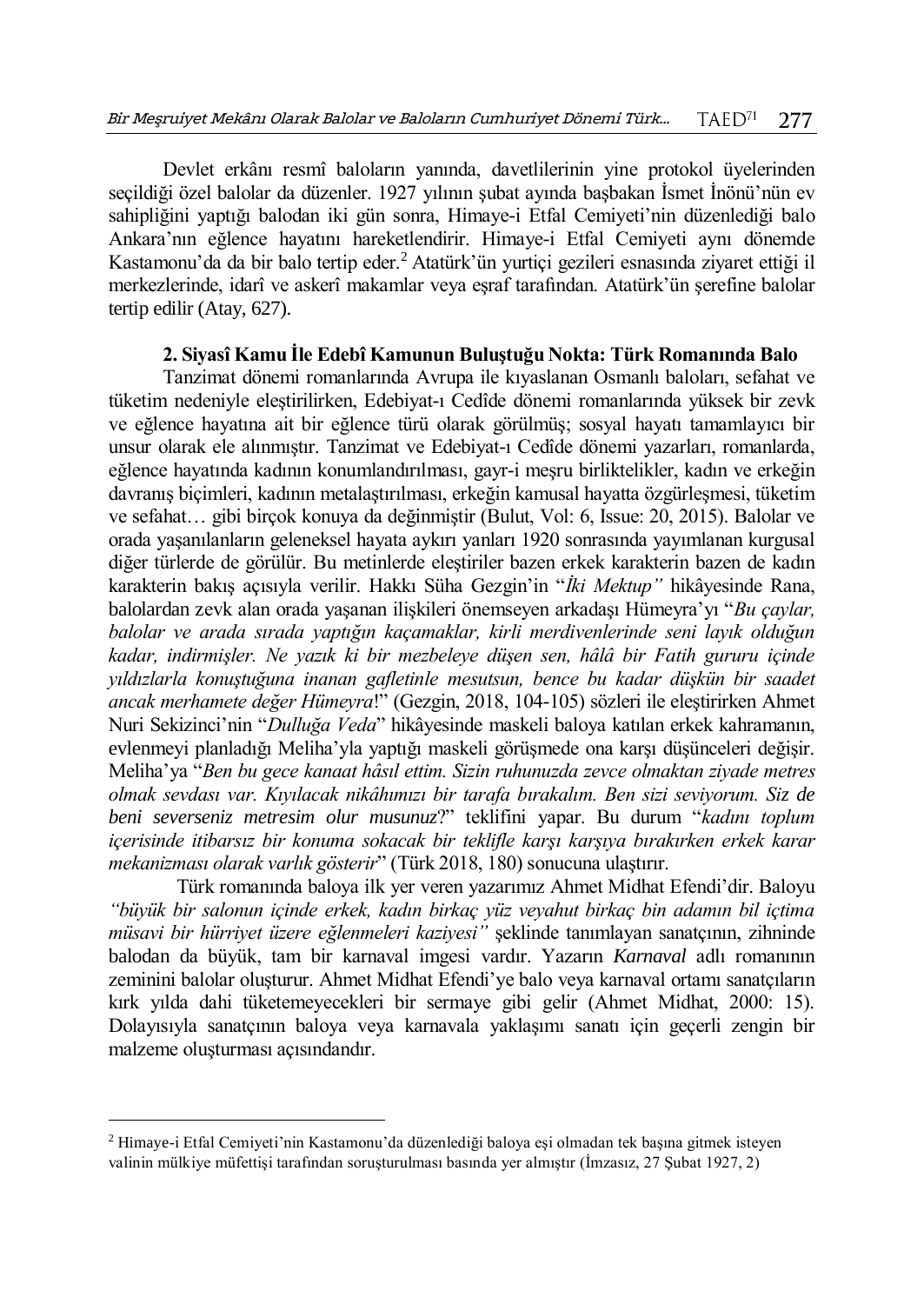*Yeryüzünde Bir Melek* (1879), *Karnaval* (1881), *Müşâhedât* (1891), *Esrâr-ı Cinâyât* (1884), *Ahmet Metin ve Şirzad -Yahut- Roman İçinde Roman* (1892), *Paris'te Bir Türk* (1876), *Cellât* (1884), *Haydut Montari* (1888), *Mesail-i Muğlaka* (1898), *Arnavutlar Solyotlar* (1888) romanlarında Ahmet Midhat Efendi'nin *"toplumun ahlakî yapısına zarar verdiği düşüncesiyle sefahate ve tüketime uzanan Batı tarzı eğlencelere eleştirel bir tutumla"* yaklaştığı söylenebilir (Bulut, Vol: 6, Issue: 20, 2015,53).

Edebiyat-ı Cedîde romanında ise balo, Batılı yaşayış tarzının bir parçası ve göstergesi olarak yer alır. Tanzimat romanından farklı olarak bu dönemde balolar, sosyal hayatı tamamlayıcı bir unsurdur. Edebiyat-ı Cedîde romanındaki salon hayatı Türk toplumundaki balo tarzı danslı eğlencelerin yansıması olarak da değerlendirilebilir (Çıkla, 2004, 224) Safveti Ziya'nın *Salon Köşelerinde* (1898) romanı başlığından itibaren değişen eğlence anlayışının ve kültürel unsurların romanımıza yansıdığını göstermektedir. Ana kahraman Şekip'in *"kış mevsiminin ilk ve kibar balolarından biri"*ne gitmek için hazırlık yapmasıyla başlayan roman, özellikle de yabancı ailelerle Tokatlıyan, Odeon, Kristal, Union Français gibi o zamanlar İstanbul'un ünlü salonlarında yapılan diğer balolarla devam eder (Türk, V. I – N. 2, Summer 2008, 87 – 97).

Halit Ziya'nın *Aşk-ı Memnu* (1899), Mehmet Rauf'un *Son Yıldız* (1927), *Karanfil ve Yasemin* (1924), *Böğürtlen* (1926), *Halas* (1929) romanlarında baloya rastlamak mümkündür. Mehmet Rauf'un romanlarında balolar, ilişkilerin sosyal ve toplumsal boyutunu göstermek, Beyoğlu zevk ve eğlence hayatının kirli ilişkileri içinde, yüksek bir hayatı idealleştirmek amacıyla kullanılmıştır (Törenek, 1999, 99-100). Adil Nami'nin *Balo'dan Sonra* (1915) ve Hasan Basri'nin *Tango Yüzünden* (1916) romanlarında da Batı hayranı züppe gençlerin içine düştükleri komik durumlar balo bağlamında aktarılmıştır (Gündüz, 2006, 111).

Yakup Kadri, *Kiralık Konak* (1922)'la İstanbul'daki toplumsal yaşantının değişimini, *Ankara* (1934) romanı ile de Ankara'daki değişimi işler. *Kiralık Konak*  romanına Cevdet Paşa'nın *Tezakir'*de dile getirdiği bir sebebe gönderme yaparak başlar. Cevdet Paşa, zengin Mısır hanedanının İstanbul'a gelip, lüks ve şatafat içinde yaşamaya başlamasını, İstanbul'un alafrangalaşmasındaki sebeplerden biri olarak görür. Özellikle Mısırlı hanımların alafranga elbise ve eşyalarına rağbet eden İstanbullu hanımlar onları taklit etmeye çalışır (Cevdet Paşa, 1953, 20). Yakup Kadri romanına, bu durumun İstanbul'da yaşayanların hayat standartlarına ve toplum kültürüne etkisine dikkat çekerek başlar:

*"Zamanlar artık eski zamanlar değil, iki sene içinde pek çok âdetler değişti. Kışın konaklarda, yazın yalılarda oturan aileler gittikçe azalmaktadır. Hususiyle Mısırlıların tehacümünden sonra Boğaziçi'nde yalısı köşkü olup da kiraya vermekten sakınanlara ya çok zengin ya çok hesapsız nazariyle bakılıyor" (Karaosmanoğlu, 2016, 1).*

Devamında, Beyoğlu'ndaki eğlence hayatı olumsuz bir yaklaşımla verilirken, kızı damadı ve torunlarıyla birlikte yaşayan Naim Efendi, eğlence hayatındaki bu değişimi bizatihi hisseder. Eski dönemlerde kalabalık gruplarla yaptıkları alaturka sohbetlerin yerini sosyetik çay partilerinin, içkili-danslı eğlencelerin aldığı konağa yabancılaşmıştır. Her yıl gittikleri Kanlıca'ya o yıl gidememiş olmak damadı Servet Bey'i ve torunları Seniha ile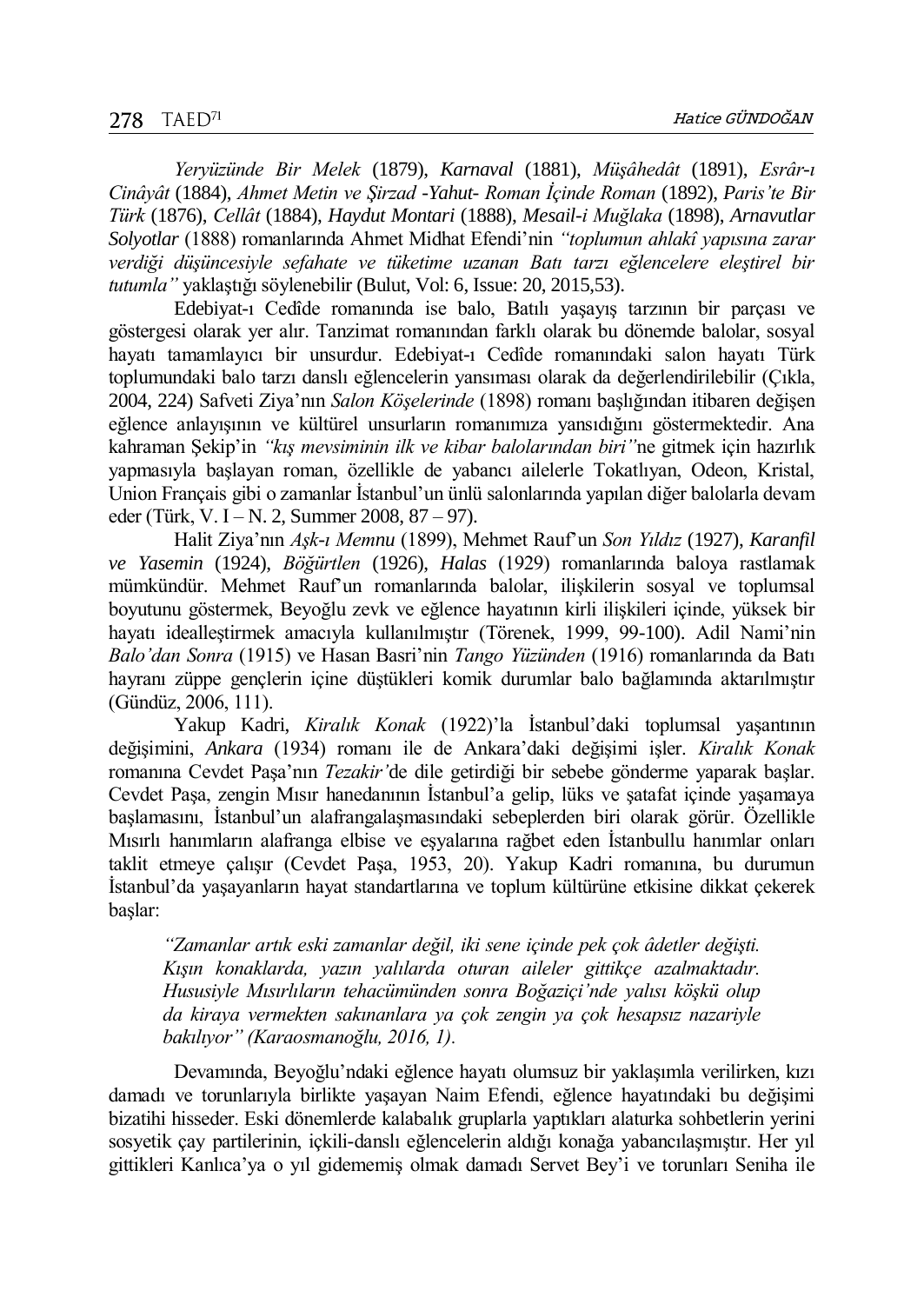Cemil'i üzmekten ziyade memnun eder. Çünkü Kanlıca, asrî eğlenceleri ve akşamüstü çay ziyafetlerini sekteye uğratmaktadır.

Cumhuriyet Dönemi romanları içerisinde baloya en fazla yer veren *Ankara* romanıdır. Yakup Kadri'nin *Ankara* adlı eseri yakın tarihimizin siyasal ve kültürel değişimini yansıtan bir roman olma özelliği ile ön plana çıkmaktadır. Millî Mücadele Dönemi, Cumhuriyet'in ilk yılları ve 1940'lı yıllara kadarki dönemi olmak üzere Ankara'nın üç döneminin ele alındığı romanda zaman ve mekân unsurları etkin bir şekilde kullanılmıştır (Tiken, 2013). Salon eğlenceleri, Millî Mücadele'nin hemen ardından toplumsal yaşama dâhil olur. Hatta çokluğuyla dikkat çekicidir. Ankara'nın üç döneminin anlatıldığı romanda her bir dönem bir kısımda ele alınmıştır. II. Kısım Ankara'nın 1923 sonrasını anlatır. On bölümden oluşan bu kısmın 1., 2., 3., 4., 5., 7. ve 10. bölümlerinde çay partileri, suare veya baloya dair birer sahne vardır:

- 1. Bölüm: Hakkı Bey ve eşi Selma Hanım geç biten bir suarenin sabahına uyanır.
- 2. Bölüm: Aynı günün akşamında Hakkı Bey ve eşi Selma Hanım bir çaya davetlidir.
- 3. Bölüm: Hakkı Bey ve eşi Selma Hanım Ankara Palas'ta yapılan 1927 yılı yılbaşı balosuna katılır.
- 4. Bölüm: Hakkı Bey ve eşi Selma Hanım Ankara Palas'ta yapılan 1927 yılı yılbaşı balosundadır.
- 5. Bölüm: Selma Hanım'ın evinde bir çay partisi verir.
- 6. Bölüm: Salon hayatına bu kadar karışmanın doğru olup olmadığının sorgulandığı bir bölümdür.
- 7. Bölüm: Hakkı Bey ve eşi Selma Hanım Ankara Palas'ta yapılan bir balonun davetlisidir.

10. Bölüm: Daha önce katıldıkları bir balodan bahis vardır.

İkinci bölüm sabahın beşine kadar süren bir suarenin yorgunluğuyla öğle vakti uyanan Selma Hanım'ın kendini ve eşini sorgulamasıyla başlar. Bu durum Selma Hanım açısında, yaşadıkları her eğlence gecesinin sonrasında sık sık yaşanmaya başlar. Çünkü kocasının bu eğlencelerde teatral bir edayla başka kadınları dansa kaldırması, onları eğlendirmeye çalışması, Selma Hanım'ın hoşuna gitmez. Kocası ise her gün düzenlenen bir balo, bir suare veya bir çay daveti ile Ankara'yı kuşatan bu eğlence kültürü içinde kendi yaptıklarını normal karşılamaktadır. Hemen hemen her gün yapılan bu eğlencelerin hepsine katılmak zorunda mıdır? Bu sorunun cevabı mecburî olmamak kaydıyla evet'tir. Yani kahraman kendini mecbur hissetmektedir. Bunun sebebi romanın kadın ve erkek kahramanına göre değişmektedir. Erkek kahraman için, baloların içki, dans ve kâğıt oyununa ve kadınlarla sohbet etme; kadın kahraman için ise Ankara elitini tanıma imkânını ve o kesime dâhil olduğu hissini verdiği için bu türlü eğlence partilerini kaçırmazlar.

Hayatlarına yeni giren bu eğlence kültürünün ilk örnekleri durağandır. Romanda Ankara'nın ilk suaresi Selma Hanım'ın gözünden;

*"O zaman, herkes, daha nasıl oturup kalkacağını, nasıl gezineceğini, nasıl dans edeceğini hiç bilmezdi. Duvar kenarlarında küme küme hareketsiz hanımlara ve büfe başlarında hiç konuşmaksızın, mütemadiyen içip çakıştıran toy ve mahcup gençlere rast gelinirdi. Dansa başlamak isteyen bazı heveslilerin, meydanda dönen çiftlerin çoğalmasını beklediği görülürdü. Herkes birbirini "Haydi bakalım, haydi bakalım," diye teşvik ederdi" (Karaosmanoğlu, 2009: 98-99).*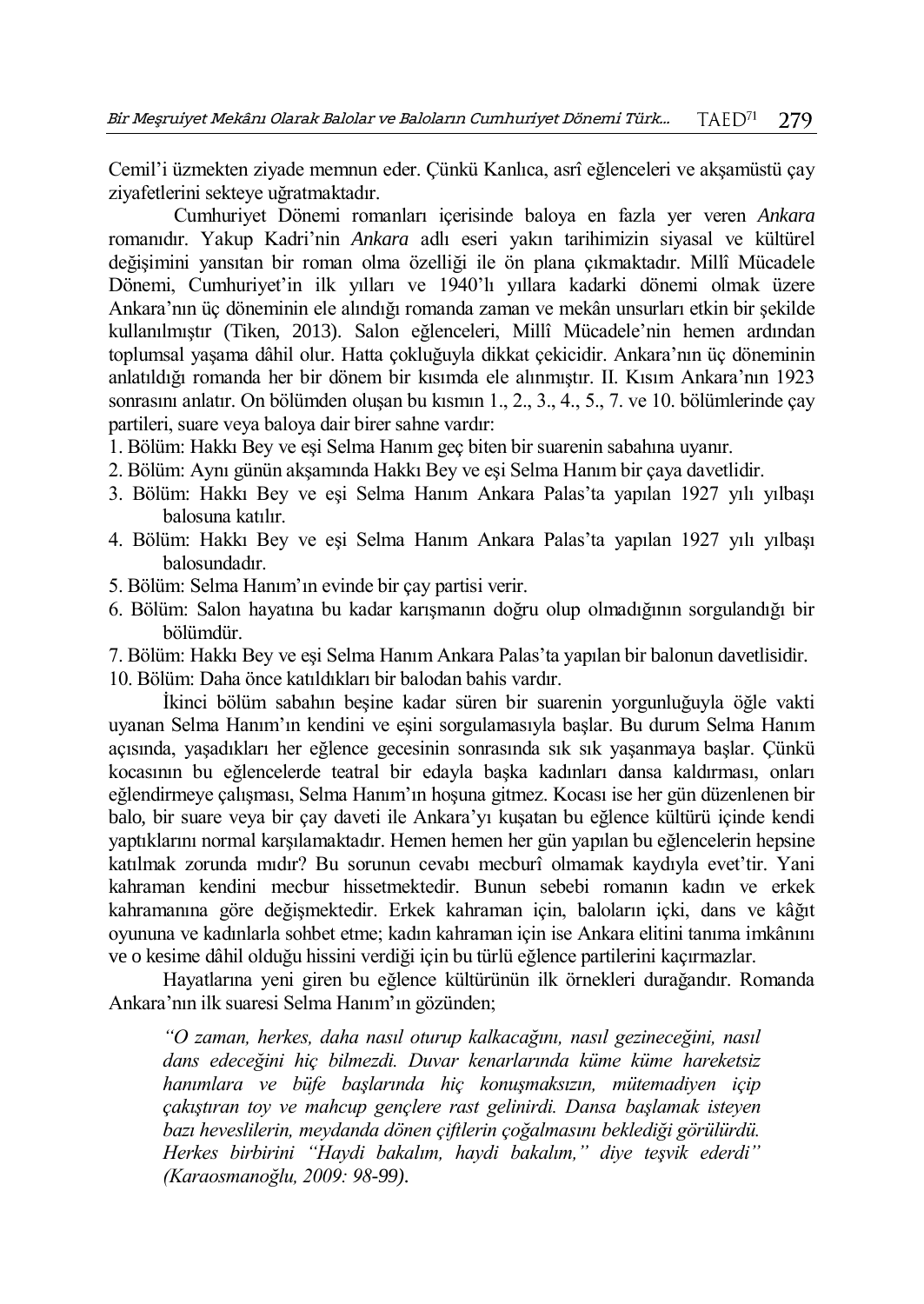şeklinde ifade edilir.

Romanda, 1927 yılının Noel ve yılbaşı balolarına, Ankara'da, *her seneden daha zevkli bir hazırlanış* olduğu ifade edilir. Çünkü o yılki eğlenceler yeni açılmış olan Ankara Palas'ın büyük hol ve salonlarında bin kişilik kalabalık bir davetli grubuyla yapılacaktır. Akşam yemeğinin ardından, saat ondan itibaren Ankara Palas'ın önü hareketlenmeye başlar. İçleri birer mağaza camekânı gibi aydınlatılmış özel araçlarıyla veya kiralanmış şık otomobillerle şehrin dört bir yanından gelen misafirler, otelin kapısında birikmiş olan meraklı halkın arasından, beyaz eldivenli polislerin yardımıyla içeri girer. Arabaların otelin kapısında durmasıyla misafirlerin içeri girişi arasında geçen süre dahi romanda bir seremoni olarak aktarılır:

*"Bu insanlar, arabaları tam yaya kaldırımının önüne yanaşınca, bir iki dakika süren bir tereddütten sonra ayaklarını basamaklara uzatıyorlar, ağır ağır yere inerek, Ankara Palas'ın mermer merdivenlerine doğru ilerliyorlar ve kâh çifter, kâh üçer dörder, kadınlı erkekli gruplar halinde bir müddet dış vestibulin ortasında birikiyorlardı. Bunları, ağırlaştırılmış birer sinema şeridi gibi seyre dalan yerliden ve köylüden mürekkep sokak kalabalığı için, hiç şüphesiz balo denilen şey burada başlıyor ve burada bitiyordu" (Karaosmanoğlu, 2009, 110).*

Bu cümlelerin romanın en can alıcı cümleleri olduğu söylenebilir. Misafirler içeri girdikten sonraki kısım dışarıda bekleyen kalabalığın muhayyilesinde esrarengiz unsurlarla doludur. Her ne kadar içerdekiler bu tür eğlencelerin yeni hayatın icaplarından olduğuna ve dışarıdakilerin de zamanla alışacağına inansalar da Selma, otelin merdivenlerinden çıkarken attığı her adımın halkla arasındaki mesafeyi açtığının farkındadır (Karaosmanoğlu, 2009, 113).

Ankara romanındaki ilk balo, gelenekle modernliğin, teoriyle pratiğin sürekli olarak çatıştığı bir ortamdır. Ankara'da bulunan elçiliklerin çalışanları, modern davranışlar konusunda Ankara elitinin rol modelidir. Fakat bu eğence tarzına alışkın olmayan Türkler arasında reveransı abartıp yerlere kadar eğilen erkekler, tanımadığı bir erkekle dans etmek istemediği için kendi kabuğuna çekilen kadınlar, kocasının dans ettiği ya da konuştuğu kadını kıskandığı için vaktini iç çekişmelerle geçiren hanımlar vardır.

Servet-i Fünûn romanlarında olduğu gibi *Ankara* romanında da balo, bir tanışma/karşılaşmaya sahne olur. Selma Hanım, III. kısımda kocası olacak olan Neşet Sabit'le daha önce Aktepe'de bir bağ evinde tanışmış, Ankara Palas'taki yılbaşı balosunda da birbirlerini daha yakından tanıma imkânı bulmuştur. Bu iki kahraman diğerlerinden farklı olarak baloyu salt eğlenerek değil fikir teatisinde bulunarak da geçirirler. Sürekli kendisini ve ülkenin içinde bulunduğu durumu sorgulayan bu iki kahraman, inkılâbın yanlış algılandığı, hayatın dış unsurlarına dair değişikliklerin veya konforun inkılâp anlamına gelmediği, inkılâp yıllarının getirdiği refah ve saadetten liyakatsiz kişilerin faydalandığı, inkılâpların Ankara'da yeni bir hayat kalıbı oluşturduğu fakat bu kalıbın bize özgü olmadığı konusunda hemfikirdir.

*"… bu balo, bu otel, sizin Yenişehir evleriniz, bunlar hep birer hayat kalıbıdır ama bizim kendi inkılâbımızın ateşinde dökülmüş kalıplar değil. Bizim ruhumuzdaki yeni hayat prensibinin, yeni hayat özünün tomurcuğu da*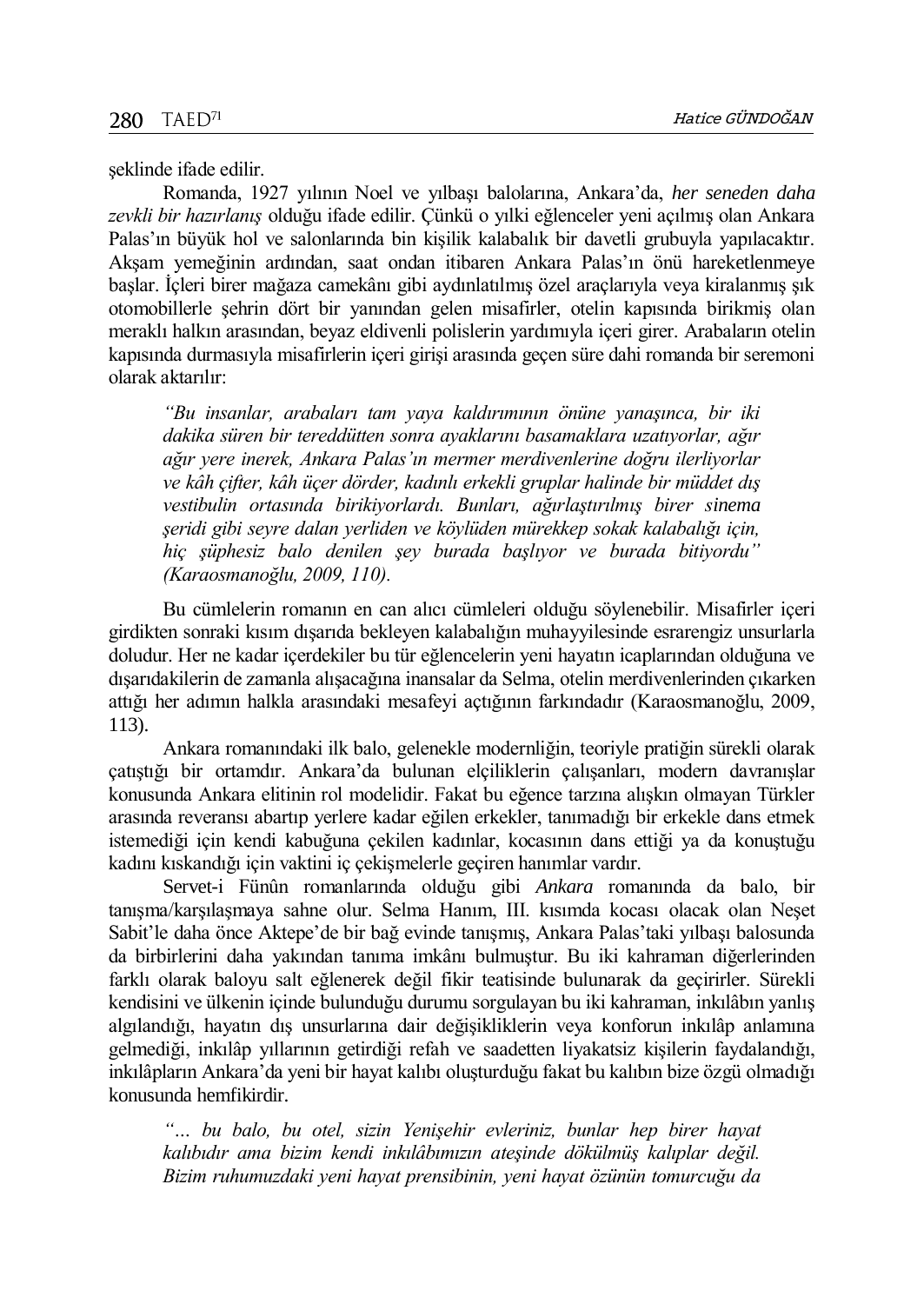*çatlamadı. Çatlamış olsaydı, memleketteki hayat şartlarının yalnız küçük bir ekalliyet lehine değil bütün millet için değişmiş olması lazım gelirdi." (Karaosmanoğlu, 2009, 123)*

Ankara Palas'taki balonun ardından bu sefer Selma Hanım'ın evindeki bir çay partisinde Ankara eliti bir araya gelir. Zira her ayın ilk çarşambası Selma Hanım'ın evinde çay daveti vardır. (Karaosmanoğlu, 2009, 126) Selma Hanım'ın evindeki çay partisi de balonun bütün enstrümanlarını ihtiva etmektedir: müzik, tango, viski ve briç… Selma ve eşinin katıldığı çay toplantılarından birinde öncelikle ev sahibesi ve müsteşarın hanımıyla tango yapan Hakkı Bey, dansın ardından evin sakin bir köşesine kurulan masalarda briç oynar. Ankara halkı arasında rekabet ve kıskançlık hisleriyle karışık modern olma/görünme hevesiyle kıyafetler hazırlanır, danslar öğrenilir, yabancı dille karışık bir Türkçe ile konuşma gayreti içine girerler (Karaosmanoğlu, 2009, 106). Ev, Neşet Sabit'in alışkın olmadığı tarzda tefriş edilmiştir. Neşet Sabit ne yana baksa hoşuna gitmeyen bir unsurla karşılaşır ve hem insan hem eşya kalabalığı içerisinde kendi varlığına yer bulamayacak hale gelir:

*"Büyük bir mobilya-gramofon durmaksızın dans havaları çalıyordu. Salonun ortasında, dudakları ve tırnakları kızıla boyanmış kadınlar, bol paçalı ve dar belli erkeklerin kolları arasında dönüp duruyordu. Duvar kenarlarında, birtakım adamlar, kimi ellerinde sarı, eflatun ve al çay fincanları, kimi ince, uzun wisky kadehleriyle ortada dönenleri candan takip eder görünüyorlardı. Neşet Sabit, eline tutuşturulan bir çay fincanı ile bir pasta tabağını nasıl idare edeceğini bilmeyerek, şaşkın, perişan, bunların sırasına geçip durdu. Artık, bulunduğu noktadan bir yere kımıldamak istemiyordu. Sanki, kımıldarsa yürümesini şaşıracak, birine çarpacak veya parkede ayağı kayıp boylu boyunca yere yuvarlanacak sanıyordu. Lakin bir yandan, beceriksiz, pısırık, toy bir delikanlı vaziyetinde kalmaktan da sıkılıyordu. Çay fincanını ve tabağını büfeye koyduktan sonra içeri ki salonlardan birine geçmek istedi" (Karaosmanoğlu, 2009, 132).* 

Cumhuriyet ideolojisi balolar vasıtasıyla kadını sosyal hayata sokmak ister. Fakat Selma Hanım, kadının sosyal hayata ancak çalışarak katılabileceğini düşünmektedir. Romanda lüks tüketim ve monden hayat tarzı kadını değerli kılmadığı gibi onu metalaştırmak yoluyla değersizleştirmiştir. Üstelik kocasının mütemadiyen tekrarlanan suare, çay, balolarda ecnebi bir kadınla flört etmeye başlaması, bu durumun Yenişehir salonlarında ağızdan ağza dolaşması, kocasının da *"Ankara'nın en güzel, en zarif, en şuh ve en çok peşine düşülen kadınının"* samimiyetini kazanmış olmayı bir gurur kabul edip meşrulaştırmaya çalışması, Selma'nın gurur ve haysiyetini zedeler (Karaosmanoğlu, 2009, 154).

Meşrutiyet ve Cumhuriyet Dönemi yazarlarından olan, milletvekilliği de yapan Aka Gündüz'ün romanlarında da yeni hayat ve ona ait değerler yer almaktadır. Meşrutiyet, Millî Mücadele ve Cumhuriyet Dönemi ideolojilerini roman, hikâye ve tiyatrolarına yansıtır (Güneş 2011). Aka Gündüz'ün Atatürk Dönemi'nde yazdığı romanlarda, baloların sosyal dayanışma ve yardımlaşma misyonu ön plana çıkmaktadır. *Tank Tango* romanındaki "dul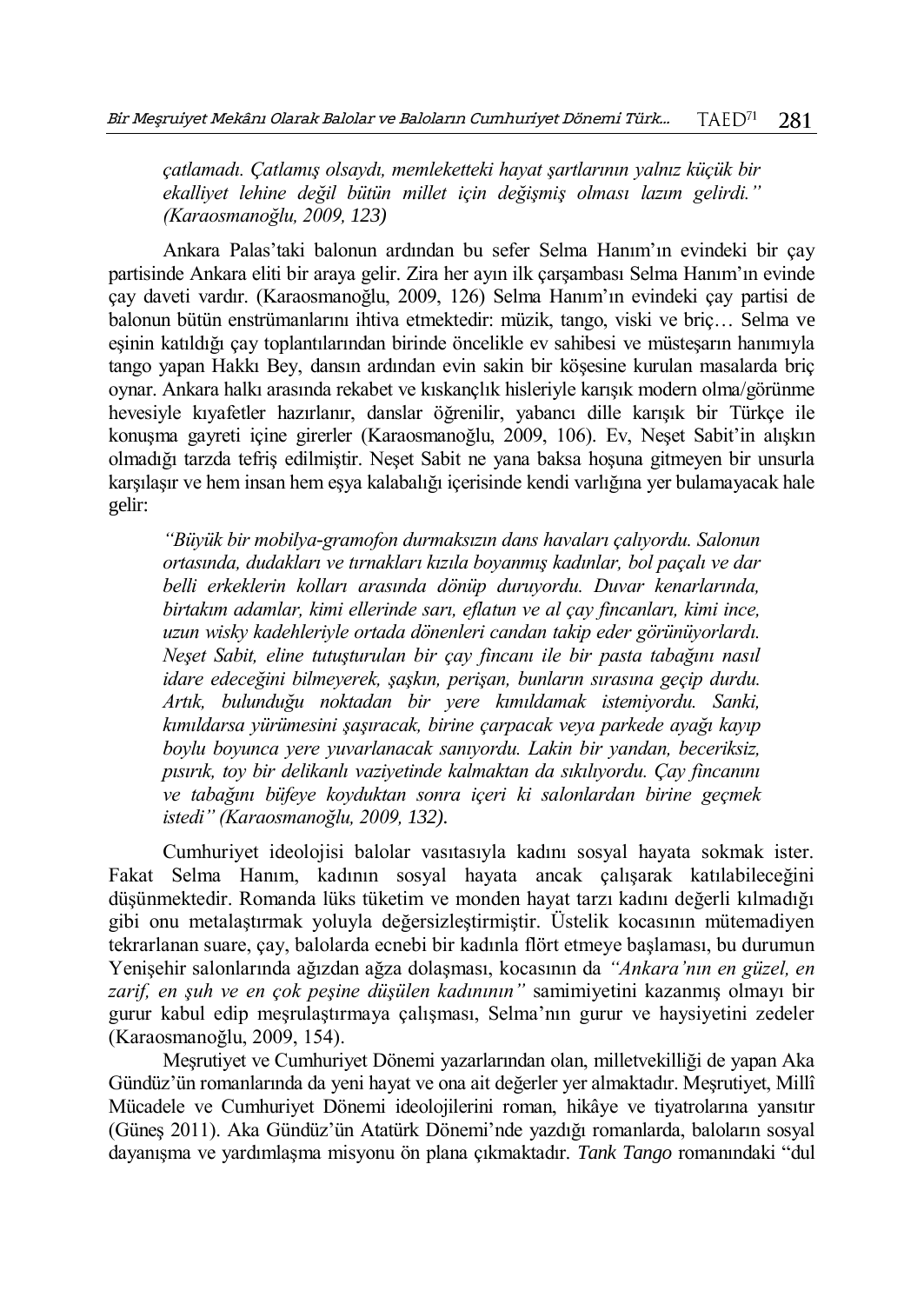kadınları himaye balosu", *Çapraz Delikanlı*'daki "şefkat balosu", toplumsal dayanışma örnekleri olarak ele alınabilir.

Aka Gündüz'ün *Çapraz Delikanlı* romanında (Gündüz 1938), Evkaf Oteli'nde ve Hale Gazinosu'nda balolar düzenlenir. Evkaf Oteli'ndeki balo bir Şefkat Balosu'dur. Yakışıklılığı ve çapkınlığı ile Ankaralı kadınlar arasında ünlenen Okan, sevgilisi Aykız'a meşruiyet kazandırmak için onu, Muallâ ve Neriman hanımların Evkaf Oteli'nde düzenlediği Şefkat Balosu'na götürür. Evkaf otelinin üç salonunu dolduran kalabalık, Ankara'nın üst düzey kesiminden oluşmaktadır. İpek ve elmaslar ile bezenmiş kadınların ilgi odağı Okan ve cemiyet ortamında ilk defa görünecek olan sevgilisidir. *Balonun hamisi* ilk dansı yaparak baloyu açar ve Okan'la meçhul kadını piste davet eder (Gündüz, 1938, 52). Ankara sosyetesinin bu yeni çifti kibar bir teşekkür reveransıyla daveti kabul eder. Sergiledikleri dansla salondaki misafirlerin takdirini toplarlar. Tango, bluz, vals ve çarliston gibi dans stillerinin hepsinde başarılı bir performans sergilerler. Davette bulunan diğer erkekler, Okan'ın sevgilisi ile dans etmek ister. Genç bayan bütün teklifleri reddeder fakat *balonun reisi*nin kendisini dansa kaldırmasını beklediğini söyler. Bunu reise nasıl söyleyeceklerini bilemeyen teşrifatçılar endişe ile birlikte söylemeye mecbur kalırlar. *Şefkat balosunun hamisi olan ihtiyar muhterem zat* memnuniyetle kalkar, hayretle bakan gözler ve alkışlar arasında güzel kadını dansa kaldırır (Gündüz, 1938, 53). Çapraz delikanlı Okan da *umumî direktör*ün ailesinin yanına gider ve müdürü olduğu kalemin daktilo memuru Perin'le dans etmeye başlar.

Ankara'nın o dönemdeki eğlence mekânlarından bir diğeri de Karpiç'in açtığı Hale Gazinosu'dur. Gazinoda sık sık sosyeteye tedanslar, dinedanslar verilir, hoşça vakit geçirmeleri sağlanır. İçkili, danslı eğlencelerdir (Gündüz, 1938, 104) Viski, Ankara'nın barlarında yeni yeni tadılan bir içkidir. İlk defa içenler lezzetini ve kokusunu garipsemiş olsalar bile, fiyatı yüksek ve kibar içkisi olduğu için zoraki beğenir görünürler (Gündüz, Ben Öldürmedim Kokain, 1933, 5).

Aka Gündüz, *Çapraz Delikanlı* romanında, o dönemde Ankara'nın ileri gelenlerinin düzenlediği bir toplanma türüne de yer verir. Şehrin ileri gelenleri yeni taşındıkları evi, çevrelerine göstermek için evlerinde bir suare tertip etmektedir. Romanda Şemsi Beyler, yeni yaptırdıkları evin açılış töreni için dostları arasında özel bir suare tertip etmişlerdir. *Zarif bir ev, zevkli bir tertip, seçkin misafirler, piyano ve gramofon* bu davette misafirlerin aklında kalan unsurlardır (Gündüz, Çapraz Delikanlı, 1938, 81). Danslı bir eğlence şekli olan bu tür davetlerde de katılımcılar, çeşitli stillerde ve *blakboton* gibi yeni öğrenilmeye başlanan danslarda hünerlerini sergiler (Gündüz, Çapraz Delikanlı, 1938, 83).

Aka Gündüz'ün diğer bir romanı *Çapkın Kız'*da da Ankara sakinlerine bir akşam programı verilir. Bu program oldukça yoğundur ve neredeyse sabaha kadar süren bir eğlenceyi kapsar. Akşam, Yeni Sinema'da Fatma Enise Hanım'ın verdiği konseri izleyerek başlar. Konser çıkışı akşam yemeği için Lozan Palas'a davetli olan Çapkın kız ve ailesi halasının kızı ve kocası, çocukları- eniştesinin bir akrabasının Çapkın kızın şerefine verdiği küçük ziyafete katılır. Gece yarısından sonra da Ankara Palas'taki maskeli baloya iştirak ederler (Gündüz, Çapkın Kız, 1930, 18).

Hilaliahmer'in verdiği maskeli balo Ankara gençlerinin merakla beklediği bir eğlencedir. (Gündüz, Çapkın Kız, 1930, 67) Maskeli baloya ailesi ile birlikte gidecek olan Betigül, babasının böyle eğlencelere katılmasındaki maksadı şöyle açıklar: *"Babam böyle*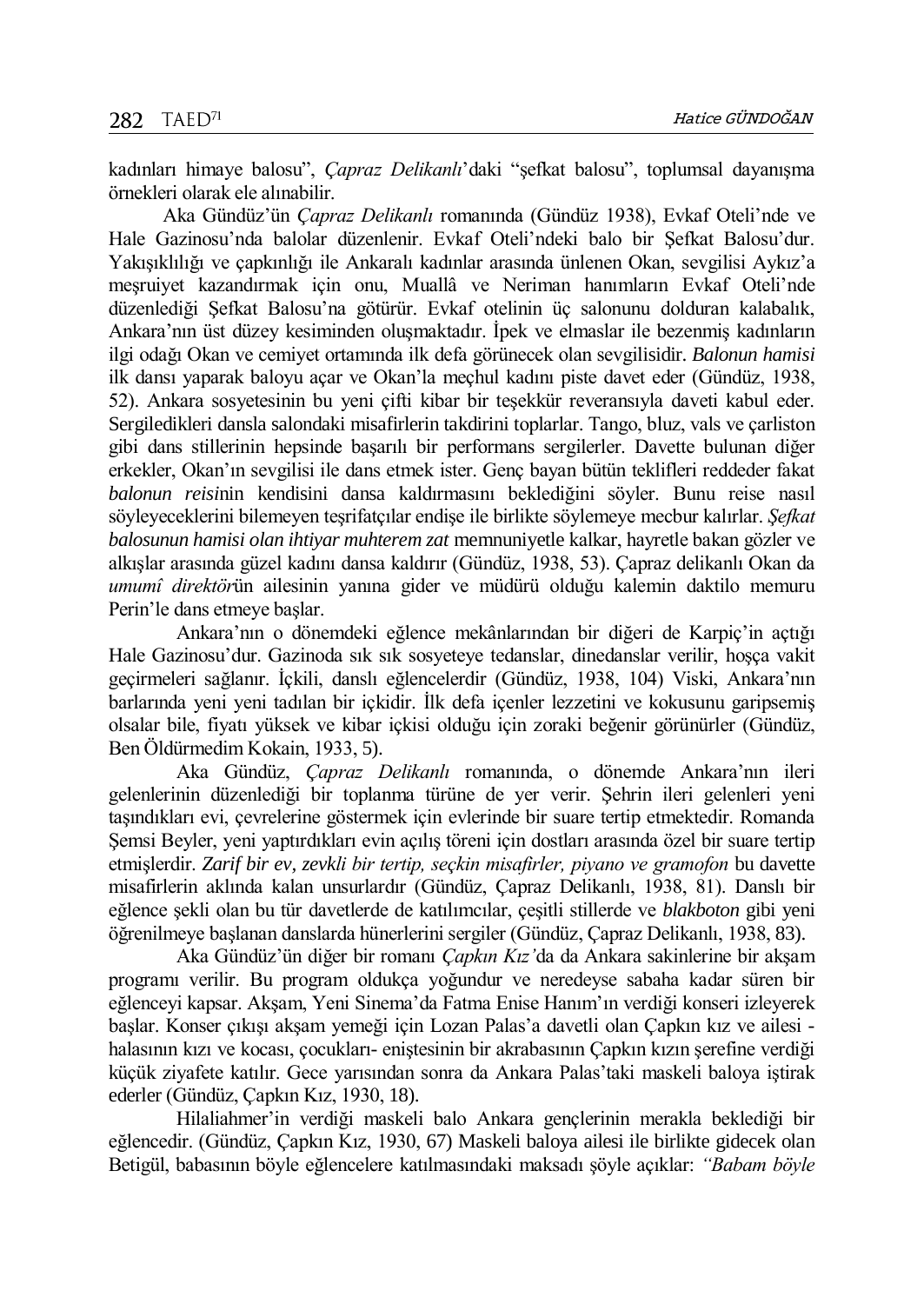*fırsatları kaçırır mı? Orada kendinden büyüklere compliman çakacak. Asrî desinler diye beni prezante edecek. Ben de keyfime bakacağım. Bunun için yarın mektebe gelmeyeceğim"* (Gündüz, Çapkın Kız, 1930, 72). Demek ki bu tarz eğlencelere katılmak Ankara sosyetesi için mektepten daha önemlidir.

Çapkın kız ve arkadaşlarının Anadolu çocuklarına bakışı olumlu olmasına karşın birçok şehirli, Mehmet'le kardeşi Sevil'i küçümser. Onların İstanbul'da bir baloda yöresel oyunlar oynamasını alay konusu yaparlar. Şehirlilerin kendisine olumsuz bakışı Mehmet ve kardeşinin gözünden kaçmaz. Mehmet, İstanbul'u ve bazı İstanbulluları çok beğenmek/sevmekle birlikte şehir hayatında tutunamayacağı kanaatine varır: *"Biz burada yapamıyoruz. Biz saksısı değiştirilmiş çiçeklere benzeriz. Eksik taraflarını hisseden duyguların gururu ağır oluyor"* (Gündüz, Çapkın Kız, 1930, 164).

Sadri Ertem'in *Bir Varmış Bir Yokmuş* romanında ise Sultan Abdülmecid, Fransız Sefareti'nin verdiği baloya katılır. *"Şarap, şampanya, neşe, kadın sesi, raks, ipekli kadın elbiselerinin hışırtısı, cins cins lavantaların acayip kokusu",* bağımlılıklarının pençesinden kurtulmaya çalışan roman kahramanı Abdülmecid'i eski günlerine döndürür (Ertem, 1933, 82). Fransız sefirin kendisiyle tanıştırdığı Düşes Ema ile Abdülmecid arasında başlayan alaka, ertesi günlerde de devam eder. Oryantalist bakışla bir Şark sarayını merak eden Ema, Abdülmecid'in davetiyle aklındaki bütün soruların cevabını bulur.

Mehmet Rauf'un *Halas* romanında Millî Mücadele Dönemi'nde bir İngiliz ailesiyle münasebet kuran Nihat'ın İngiliz Kulübü'nde tertip edilen baloda, bu ailenin kızı Beatrice'le tanışması ve ondan etkilenmesi anlatılır:

*"Onu bir gece Buca'da İngiliz kulübünde verilen bir baloda görmüştü, işte o andan beri onunla ilgileniyordu. (…) Rüzgâr gibi canlılığı, alev gibi uçuşu, sonra birdenbire durularak mahzun denecek surette kibar ve ağırbaşlılığı, kısaca her şeyiyle, her hâli ve her rengi ile delikanlı için öyle bir büyü oldu ki, Nihat, bütün eğlenceleri bırakarak tüm dikkatini Beatrice üzerinde toplayıverdi" (Mehmet Rauf, 2005: 55).*

Halide Edib'in *Zeyno'nun Oğlu* (1928) romanında balo, medeniyetin en yüksek nimeti olarak ifade edilir:

*"…kendi etrafında kadınlı erkekli asrî bir cemiyet toplayacak, çaylar verecek, briç ve poker oynatacak, dansı moda haline sokacak, Diyarbakır'da yeni hayatın bir çeşit kraliçesi olacaktı. Giderken gramofon götürüyordu. Fakat tesis edeceği sosyete kabiliyet gösterirse, İstanbul'dan bir cazband getirteceklerdi. Belki ekâbirden biri Diyarbakır'a gelirse, onun şerefine bir balo ile başlayarak, balo gibi medeniyetin en yüksek nimetini de Diyarbakır'a tattıracaktı" (Adıvar, 2010, 49).*

Diğer romanlardan farklı olarak *Zeyno'nun Oğlu*'nda balo, toplumun ahlâkını bozan taraflarıyla değil, medenî hayatın bir gerekliliği olarak gösterilmiştir. Balo sayesinde, Diyarbakırlılar, daha önce tecrübe etmedikleri yeni yaşam pratiklerini deneyimleyecektir.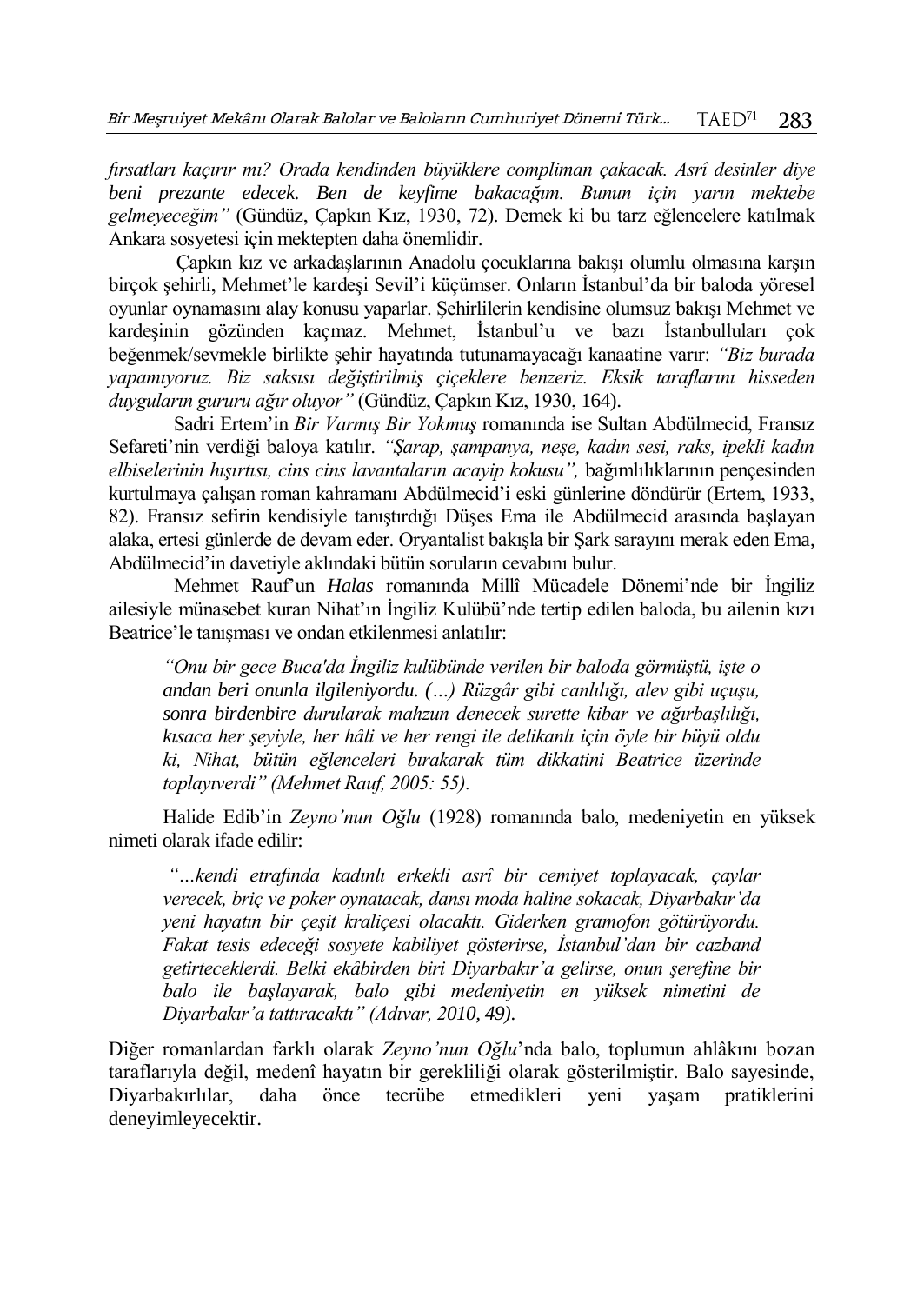## **Sonuç**

Türk toplumunun yepyeni bir medeniyete adım attığının göstergesi olarak algılanan balolar Cumhuriyet Dönemi romanlarına yansımıştır. Cumhuriyet baloları, yılbaşı baloları, maskeli balolar, hayır amaçlı balolar (şefkat sofraları) ve ev partileri bu romanlarda yer alan danslı ve içkili toplantılardır.

Balolar, Batılı tarzı kadın-erkek ilişkilerinin, eğlence anlayışının, giyim-kuşamın, davranış modellerinin ve daha bir dizi yeniliğin mekânı olarak romanlarda yerini alır. Cumhuriyet değerlerinin benimsendiğini gösteren bir vitrin konumundadır. Öte yandan bu faaliyetler, katılımcılarına meşruiyet kazandırdığı için bürokraside görev almak isteyenlerin -bilhassa- balolara iştirak ettikleri romanlarda işlenmiştir.

Ankara romanında, baloların kültürümüze ait olmadığı ifade edilirken, türkü söylenip, yöresel dansların yapıldığı mekânlar olumlanmıştır. Aka Gündüz'ün incelediğimiz romanlarında ise balolar, Atatürk ilkelerinin ve modern yaşamın bir gereği ve sonucu olarak yer almaktadır.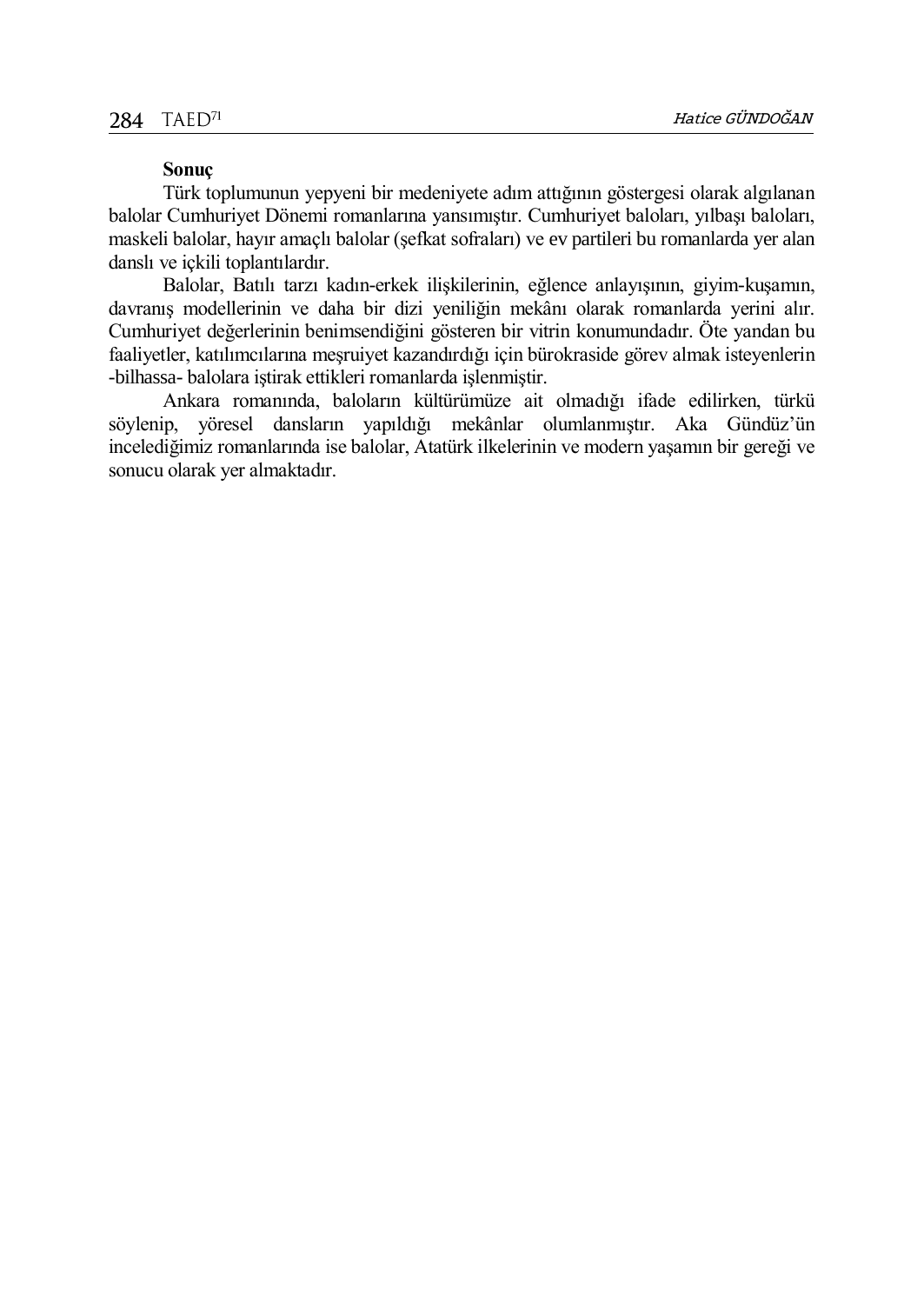#### **Kaynaklar**

Adıvar, H. E. (2010). *Zeyno'nun Oğlu.* İstanbul: Can Yayınları.

- Ahmet Midhat. (2000). *Karnaval.* Ankara: TDK Yayınları.
- Atay, F. R. *Çankaya.* İstanbul: Pozitif Yayınları.
- Bulut, F. (Vol: 6, Issue: 20, 2015, Vol: 6). Tanzimat ve Edebiyat-ı Cedîde Romanında Batılı Bir Eğlence Kültürü: Balo. International Journal Of Eurasia Social Sciences , 39-65.
- Cevdet Paşa. (1953) Tezâkir, (Yay. Cavid Baysun), Cilt:1, Ankara: TTK Basımevi.
- Çıkla, S. (2004). *Roman ve Gerçek Bağlamında Kültür Değişmeleri ve Servet-i Fünûn Romanı.* Ankara: Akçağ Yayınları.
- Duman, D. (1997). Cumhuriyet Baloları. *Toplumsal Tarih , 7* (37), 44-48.
- Ertem, S. E. (1933). *Bir Varmış Bir Yokmuş.* İstanbul: Devlet Matbaası.
- Gezgin, H. S. (2018). *Aşk Arzuhalcisi* (Haz. E. Bilgehan Türk) İstanbul: Arı Sanat.
- Gündüz, A. (1930). *Çapkın Kız.* İstanbul: Burhan Cahit Matbaası.
- Gündüz, A. (1933). *Ben Öldürmedim Kokain.* İstanbul: Akşam Matbaası.
- Gündüz, A. (1938). *Çapraz Delikanlı.* İstanbul: Semih Lütfi Kitabevi.
- Gündüz, O. (2006). II. Meşrutiyet'ten Cumhuriyet'e Türk Romanında Yeni Açılımlar, *Türkiye Araştırmaları Literatür Dergisi,* 4/8, 101-164.
- Güneş, M. (2011). *Aka Gündüz'ün Hikâye, Roman ve Tiyatrolarında Sosyal Meseleler.* İstanbul: Kitabevi Yayınları.
- [http://tdk.gov.tr.](http://tdk.gov.tr/) (Son erişim tarihi 2 Mayıs 2017)
- İmzasız, "...", *Cumhuriyet* , 30 Temmuz 1920, s. 2.
- İmzasız, *"...", Milliyet* . 27 Şubat 1927, s. 2.
- Karaosmanoğlu, Y. K. (2009). *Ankara.* İstanbul: İletişim.
- Koçu, R. E. (1994). *İstanbul Ansiklopedisi.* C. 7, İstanbul: Ercan Matbaası.
- Oktay, C. (2003). *Siyaset Bilimi İncelemeleri.* İstanbul: Alfa.
- Özer, İ. (2014). *Osmanlı'dan Cumhuriyet'e Yaşam ve Moda.* İstanbul: Truva Yayınları.
- Özev, M. H. (2005). Meşruiyet Kavramının Dönüşümü. *Bilim ve Sanat Vakfı Bülteni* (57), s. 87-97.
- Tiken, S. (2013). Zaman ve Mekân Birlikteliği Açısından Yakup Kadri Karaosmanoğlu'nun Ankara Romanı Üzerine Bir İnceleme. Turkhish Studies , 8/13, 1551-1560.
- Törenek, M. (1999). *Hikaye ve Romanlarıyla Mehmet Rauf.* İstanbul: Kitabevi Yayınları.
- Türk, E. B. (Bahar 2018). "İbnürrefik Ahmet Nuri Sekizinci'nin Hikâyelerinde Kadın" Selçuk Üniversitesi Türkiyat Araştırmaları Dergisi, S. 43, s. 173-185.
- Türk, H. (Summer 2008). "Novel of the Constitutional Period: Salon Köşelerinde", International Review of Turkology, V. I – N. 2, pp.  $87 - 97$ .
- Ünal, B. (2016). Meşruiyetin Yeniden Üretilmesinde Mekânın Önemi. *Amme İdaresi Dergisi , 49* (3), 41-57.
- Weber, M. (2003). *Sosyoloji Yazıları.* (T. Parla, Çev.) İstanbul.
- Yıldırım, E. (2009, Haziran/Temmuz/Ağustos). "Çankaya Kadar Modern ve Seküler; Hacı Bayram Kadar Geleneksel ve İslamî Ankara". *Medeniyet, Edebiyat ve Kültür Bağlamında Şehirlerin Dili, Hece Özel Sayısı* , 395.